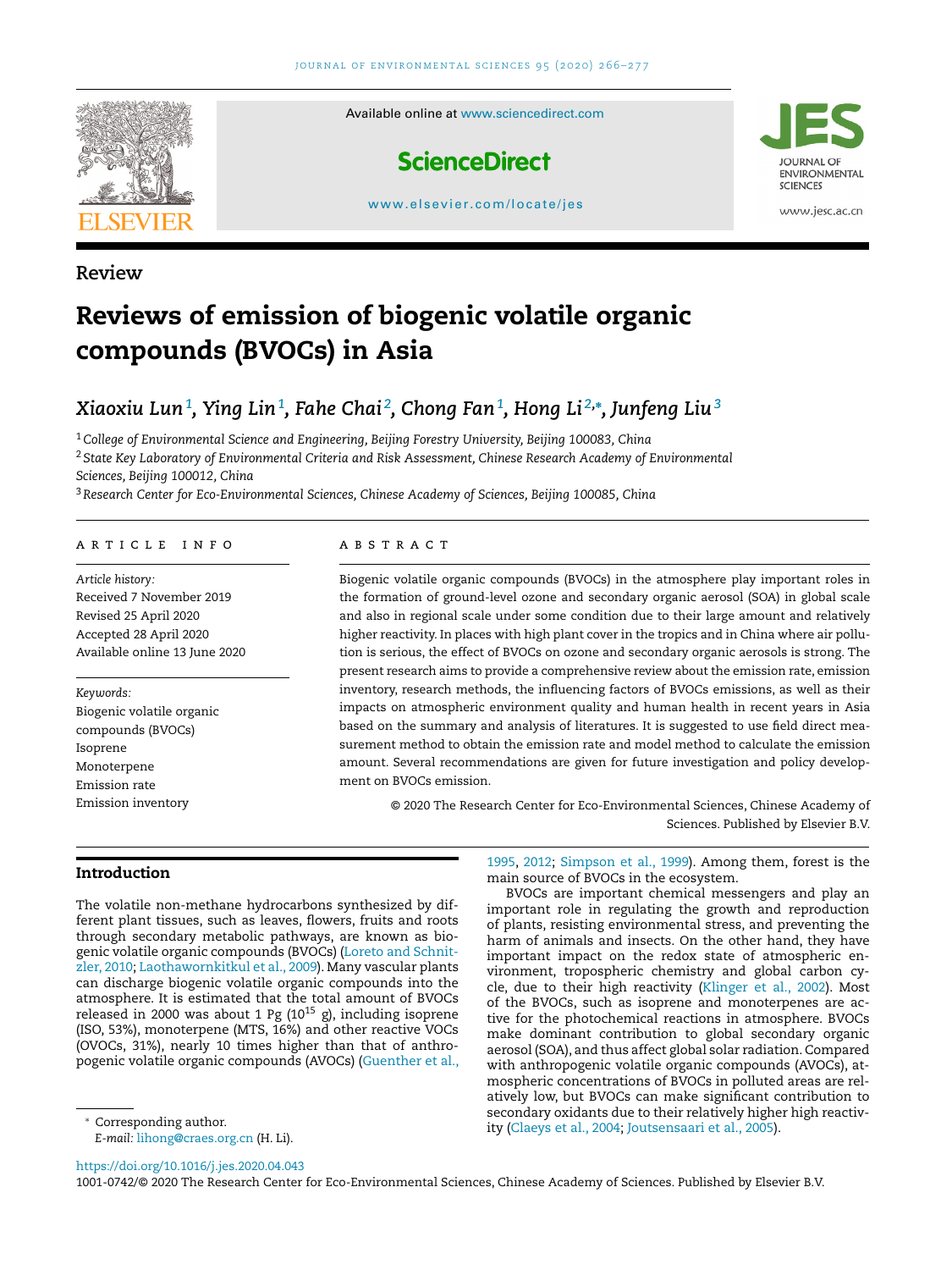The components of BVOCs vary greatly in time and space. Therefore, only by accurately obtaining the emission rates and fluxes of BVOCs in various ecosystems at regional and global scales, it is possible to reasonably evaluate the temporal and spatial effects and interactions of BVOCs on regional or global tropospheric chemistry and photochemistry (such as ozone, SOA). Therefore, it is very important to accurately measure the emission rate and flux of BVOCs in typical plant ecosystems in different regions, and to study and determine the relationship between various environmental factors and the emission of BVOCs, so as to understand the internal regularity of the spatial-temporal change pattern of BVOCs.

After decades of development, scholars have carried out a lot of work in BVOCs sampling technology, analysis methods and model building, and made a significant breakthrough from the measurement of various BVOCs emissions to the calculation of regional emission amounts [\(Acton](#page-10-0) et al., 2016; [Aydin](#page-10-0) et al., 2014; [Misztal](#page-11-0) et al., 2011). In general, the emission characteristics and emissions amount of BVOCs in USA and parts of Europe are comprehensive and detailed, while the data in Asia are far from enough. In some regions of Asia, especially in China, the NO*<sup>x</sup>* emission is still very high and the environmental ozone pollution is still serious. A review of known emission rate, the emission inventory, research methods of BVOCs in China is therefore needed to aid in formulating a mitigation policy.

## **1. BVOCs emission research technology**

#### *1.1. BVOCs emission observation technology*

There are two main types of methods to study plant emission rate or flux of BVOCs: direct measurement methods, micrometeorological methods. Researchers can choose different research methods depending on the research purpose, study area scale and research environment.

#### *1.1.1. Direct measurement methods*

Direct measurement and analysis methods are used widely, including static closed sampling, dynamic headspace sampling and so on [\(Wang](#page-11-0) et al., 2002, [2003;](#page-11-0) [Huang](#page-10-0) et al., 2011; [Zhao](#page-11-0) et al., 2004). In both methods, the branches, leaves or the whole plant of a certain outdoor tree species are sampled, and then the sampling adsorption tube is brought back to the laboratory to determine the sample components and the content of each component using analytical instruments. Static closed sampling is to cover some branches and leaves of the tree species to be tested in a box or bag, measure the concentrations of the studied gases in the box/bag at a certain interval, and then calculate the gases emission rates of the covered surface based on the change of gas concentrations with time. Dynamic headspace sampling is currently used to measure BVOCs emission from living plants. Different from static closed sampling, the bag used in this method is open at both ends to maintain a natural air flow in the bag. The air is extracted by a sampling pump and introduced into the adsorption tube, during which BVOCs are attached to the adsorbent. The BVOCs absorbed in the tube are then desorbed by thermal desorption for gas chromatography-mass spectrometry analysis (GC–MS).

Both of the above methods are simple, easy to perform and can measure individual plant species. They are classic methods for measuring emission rate and emission flux, and are still widely used up to now. However, since these methods need to enclose the branches in a certain container, the influence of temperature changes cannot be ignored. Although the dynamic headspace method can partly solve this problem, it cannot completely eliminate the impact. In addition, to calculate the emission rate, the biomass of the covered plants is also required, which also cannot be obtained accurately. The emission rate of BVOCs from plant sources is greatly affected by temperature and light, so the data of emission rate measured at a few time points cannot represent the BVOCs emission characteristics of the plant. A large number of observation experiments are needed to obtain the laws of daily and seasonal changes. At the same time, the emission rate of the same species of plant varies greatly under the conditions of different tree ages and different growing places etc. Therefore, even if there is some emission rate data about one plant species, when in a different place from previous observation area, it is also necessary to carry out observations again to confirm the reliability of emission rate data.

#### *1.1.2. Micrometeorological methods*

Micrometeorological methods are to derive surface gas emission flux based on micrometeorological measurements. Information about the surface gas emission flux can be obtained by measuring the turbulence and concentration changes of trace gases in the near-surface layer (Gao et al., [2009\)](#page-10-0). These methods require uniform distribution of upwind gas emission flux on the measured surfaces and measured points in a large scale. In recent years, many scholars have tried to measure the emission flux of BVOCs in a certain area by micrometeorological methods. According to different measuring parameters, micrometeorological methods can be divided into eddy covariance method, flux gradient method, Bowe ratio method and mass balance method. The advantage of the micrometeorological method is that the sampling process is out of the research system, the plants are completely under natural conditions without interference and the determination of emission rate is more accurately. Meanwhile, since these methods do not need to calculate emission flux by calculating emission rate, there is no need to know the biomass. Direct measurement methods will undoubtedly bring uncertainty and error during the measurement of emission rate and biomass, and these can be avoided by using micrometeorological methods, thus making up the shortcomings of direct measurement methods. But micrometeorological methods require extremely accurate sensors and their workloads are considerable, so these methods are expensive and require a lot of resources.

## *1.2. Models simulating BVOCs emission*

At present, in the study of large-scale BVOCs emissions, model simulation methods are mainly used. A series of regional and global BVOCs emission estimation methods and models have been established worldwide, such as biogenic emission inventory system (BEIS) models (BEIS1, BEIS2, global biosphere emissions and interactions system (GloBEIS)), Guenther models (G9l, G93, G95, model of emissions of gases and aerosol from nature (MEGAN)). After years of improvement and development, these models have been widely used in global and regional BVOCs emission researches.

#### *1.2.1. BEIS model*

In 1991, [Pierce](#page-11-0) (1991) established the first-generation biogenic emission inventory system (BEIS1) model based on observed or calculated data, including land use, leaf biomass, emission factors and meteorological parameters.The BEIS1 model is the first method to calculate BVOCs emissions. The model can calculate the BVOCs emission rate of a local species by inputting hourly temperature, relative humidity, wind speed, cloud coverage data and US county code. However, BEIS is only applicable to the simulation of BVOCs emission at the regional scale (for example, counties in the United States) with a relative low spatial resolution (about 16 km), and there are some uncertainties due to the limitation of some of the important data, such as land use type, leaf biomass and emission factor monitoring.

In 1998 [\(Pierce](#page-11-0) et al., 1998), based on BEIS1 and G95 and combined with the latest research results at that time,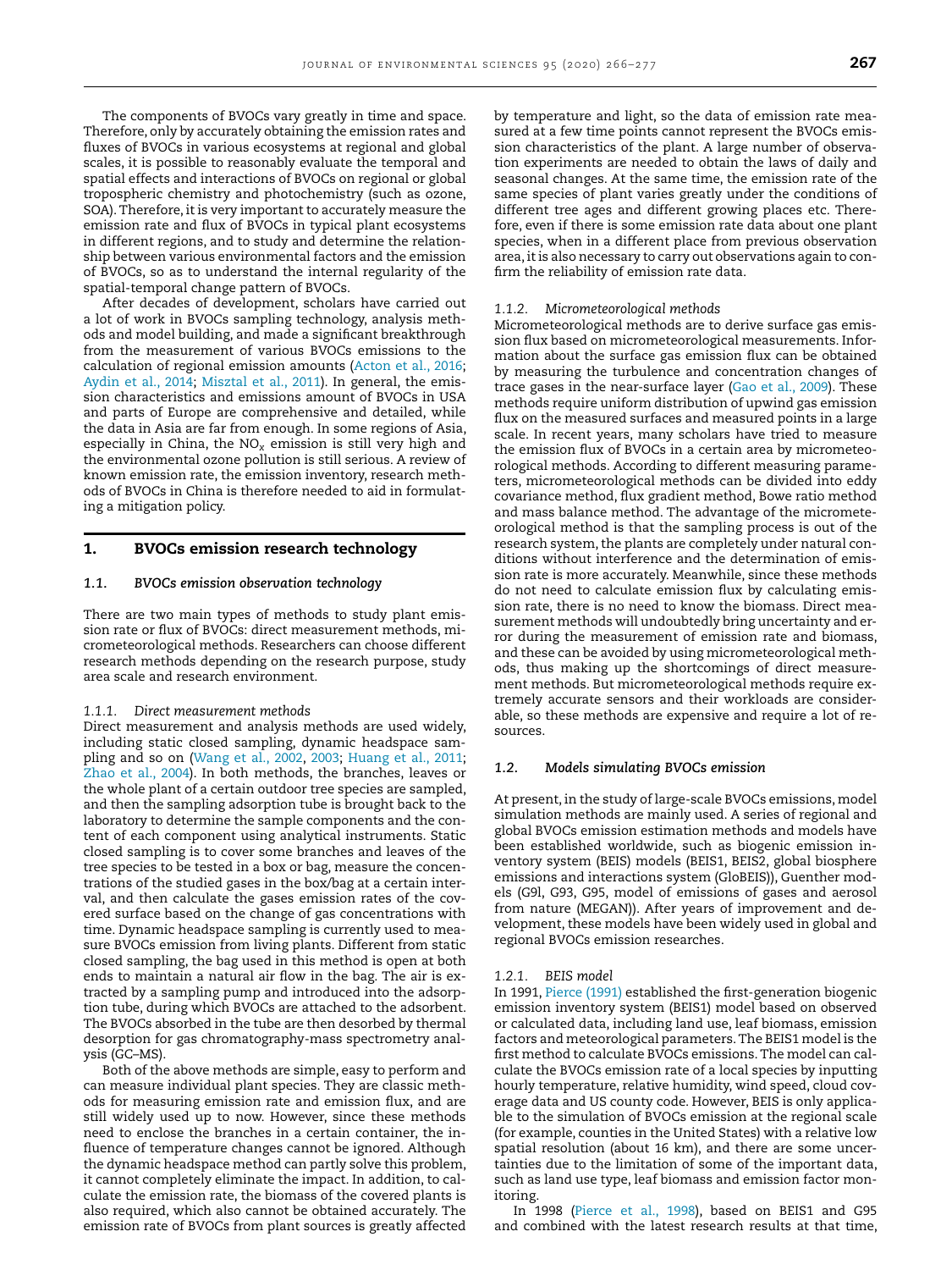the second-generation biogenic emission inventory system (BEIS2) model was developed. BEIS2 used the latest land use data and emission rate data, and classified the vegetation from 3 types in BEIS1 to 76 types. The emission rate was corrected by temperatures and photosynthetically active radiation (PAR). By multiplying coefficients, the emission rate was standardized to standard emission rate at 30°C with a PAR of 1000 μmol/( $m^2$ ·sec). Compared with BEIS1 and G95, BEIS2 has been greatly improved in terms of land use data update, improvement of spatial resolution, and revision of environmental correction methods. However, its use of ambient temperature instead of leaf temperature and the uncertainty of canopy solar radiation estimation lead to a certain deviation in simulation results.

In the late 1990s, the US Environmental Protection Agency (EPA) and the National Center for Atmospheric Research (NCAR) jointly developed the global biosphere emissions and interactions system (GloBEIS). Since then, BEIS series have developed from a regional model to a global model. GloBEIS improved the G95 algorithm and made many improvements compared with the previous model: (1) introduced the networked high resolution (1 km) Biogenic Emissions Landuse Database-BELD3 (version3), covering North America, including 270 vegetation; (2) proposed the calculation method of average landscape discharge rate based on land use type; (3) considering the influence of leaf growth status on emissions, LAI data from satellite sources were used to simulate the composition of new and old mature leaves and the spatial distribution of emissions in the canopy; (4) starting to consider the consumption in the canopy, proposed the dissipation efficiency; (5) model modularization, including four modules: data preprocessing, canopy environment model simulating canopy environment and vegetation characteristics, emission algorithm, emission cost-effectiveness and format arrangement; (6) using the most advanced emission algorithm at that time; (7) introducing geostationary operational environmental satellite (GOES) satellite data to simulate solar radiation data; (8) the effects of drought and continuous high temperature can be simulated; (9) the energy balance model of leaves is established. In addition, GloBEIS has higher spatial resolution and obvious advantages in detail representation. However, it uses parameterized regional measurement data to simulate global emissions and the parameters such as emission rate and leaf biomass are strongly affected by factors like climate, soil type and altitude, therefore, the accuracy of simulation results is low.

## *1.2.2. Guenther series models*

In 1991, Guenther measured the emission rate of isoprene from *Eucalyptus* by experiment, and found that the emission rate of isoprene from *Eucalyptus* was related to light and temperature [\(Guenther](#page-10-0) et al., 1991). He worked out a method G91 to calculate the plant isoprene emissions based on experimental data. This method is simple and will not be described here. In 1993, [Guenther](#page-10-0) et al. (1993) developed isoprene and monoterpenes emission rate algorithm G93 based on G91 and the latest experimental data. Compared with the G91 model, the G93 model standardized the emission conditions of isoprene under various environmental conditions to temperature (T) of 303 K and PAR of 1000  $\mu$ mol/(m<sup>2</sup>·sec). In 1995, [Guenther](#page-10-0) et al. (1995) developed a global emissions inventory activity, G95, based on the algorithms G91 and G93 and relevant data. G95 can calculate the global emissions inventory with a resolution of  $0.5^{\circ} \times 0.5^{\circ}$  by inputting the global ecosystem type, global vegetation index, precipitation, temperature and cloud cover grid data in the model. It is flexible and modular, easy to update data and improve algorithm, and easy to integrate with future versions. Due to the lack of measured data, researches focus on the emission of isoprene and monoterpenes and made only rough estimates of other VOCs, however, the contribution of these VOCs to the total VOCs cannot be ignored. Thus, the emission rate of other VOCs needs to be further measured and determined. Moreover, the parameters in the model (such as temperature, precipitation and cloud cover) are not accurate enough, and most of them are monthly average with large uncertainty.

In 2006, [Guenther](#page-10-0) et al. (2006) developed a model of emissions of gases and aerosol from nature (MEGAN) based on G95 and numerous experimental data. Compared to previous models, MEGAN has a higher resolution (1 km  $\times$  1 km) and can meet the requirement of both regional and global scale simulation. To simulate regional or global BVOCs emission using MEGAN, the following parameters are necessary, such as leaf area index (LAI), plant function types (PFTs) and meteorological conditions (such as solar radiation transmission, atmospheric temperature, air humidity, wind speed, and soil moisture). LAI and PFTs are from satellite observations, ecosystem models outputs, ecosystem distribution maps, and vegetation inventories. MEGAN divides the world into different vegetation functional types and assigns different emission factors accordingly. It also simulates the light and temperature distribution of different canopy types. MEGAN can fully meet the requirements of regional and global chemical and transmission modeling, and more observational studies on the effects of physical (temperature and light) and chemical (CO<sub>2</sub> and ozone) environment on emissions are needed to further improve the model.

In recent years, satellite remote sensing technology, highprecision meteorological models and dynamic vegetation models have been widely used in BVOCs emission modeling. The BVOCs emission models are continuously being improved in algorithms and data, and the model versions are constantly being updated (BEIS3, G1oBEIS3.5 and MEGAN3.0). Based on the above algorithms, researchers have developed other BVOCs emission models suitable for regional or global simulation, such as the Taiwan biogenic emission inventory system (TBEIS) based on BEIS2, community climate system model based on G95, and European biogenic emission model (BEM) also based on G95. In general, although many climate models use off-line simulation results of emission models to study the climate and environmental effects of BVOCs, few climate models realize bidirectional online coupling in emission models. [Table](#page-3-0) 1 shows the comparison of some BVOCs emission models.

## **2. Components of BVOCs**

At present, the direct measurement methods are used to detect and analyze the volatile components of different tree species under natural conditions in many researches. The content of BVOC analysis mainly focuses on the differences from different organs, arbor, shrub and grass. Studies show that [\(Guenther](#page-10-0) et al., 2006) the volatile gases of general plants are mainly composed of isoprene, terpenes compounds such as monoterpenes and sesquiterpenes, carbonyl compounds, a series of alcohols, oxide and esters, etc., among them, isoprene content is the highest, followed by monoterpenes. For example, volatiles emitted by *Salix babylonica* include terpenes, esters, alkanes, alcohols, aldehydes and heterocyclic compounds (Mu et al., [2014\)](#page-11-0); volatiles emitted by *Ulmus pumila* mainly include terpenes, alcohols, aldehydes, esters, ketones and alkanes [\(Zhang](#page-11-0) et al., 2014); volatiles emitted by *Pinus tabulaeformis* mainly include terpenes, alkanes, esters, ketones, alcohols and aldehydes [\(Huang](#page-10-0) et al., 2013). Statistically, there are about 30,000 [compounds](#page-11-0) in BVOCs (Penuelas and Llusià, 2004). [Guenther](#page-10-0) et al. (1995) classified BVOCs released by plants around the world into four categories according to their chemical structure, activity and impact on atmospheric chemical process, namely 44% isoprene, 11% monoterpene, 22.5% other active VOCs and 22.5% non-active VOCs. The BVOCs components of some common tree species in the literature were summarized, and listed in [Table](#page-4-0) 2.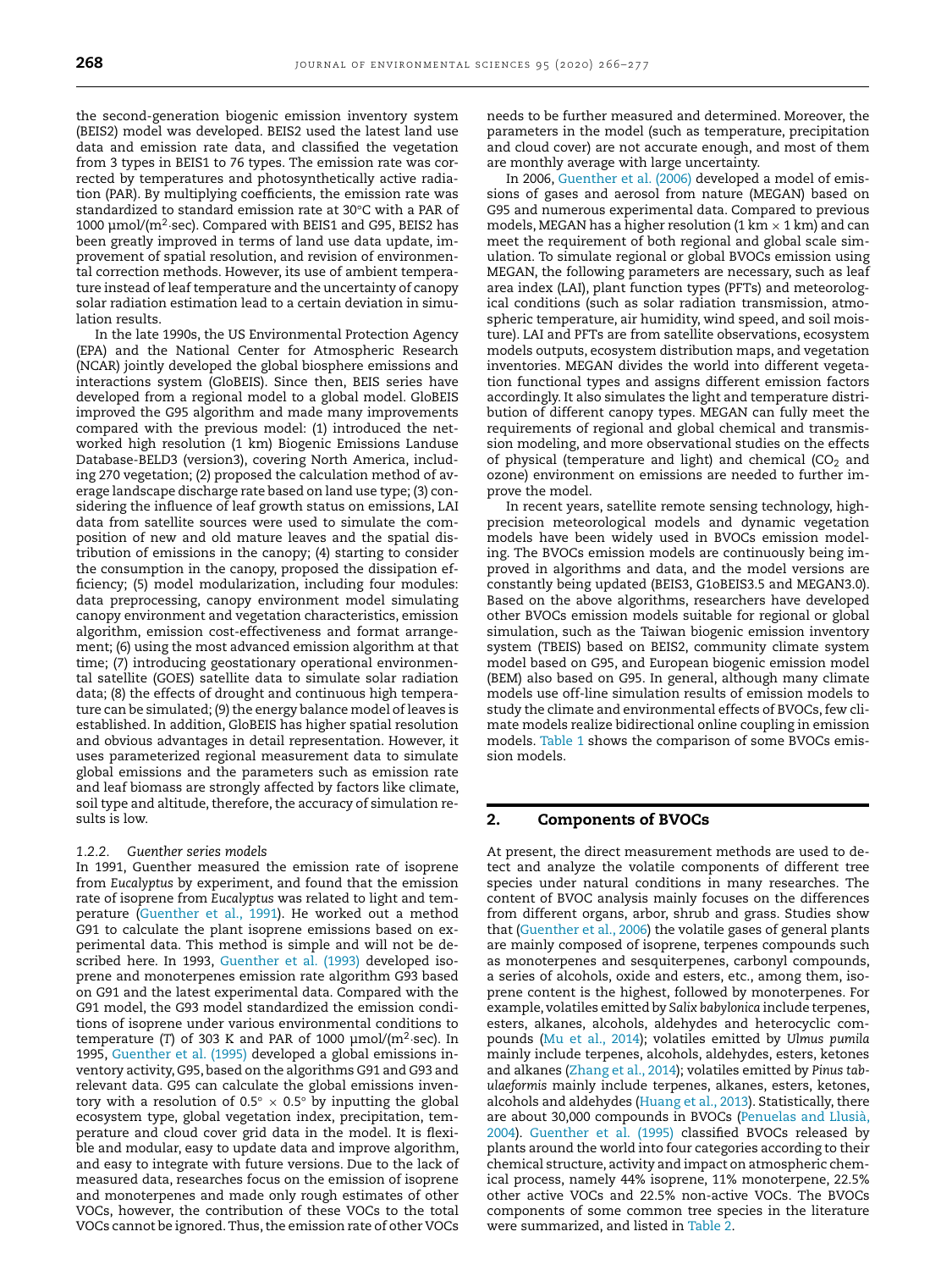<span id="page-3-0"></span>

|                                    |                                                                                                                                                                       |                                                                       | Table 1 – Biogenic volatile organic compounds (BVOCs) emission model comparison.                                                                                                                                                                                                                                                                                  |                                                                                                                                                                                    |                 |
|------------------------------------|-----------------------------------------------------------------------------------------------------------------------------------------------------------------------|-----------------------------------------------------------------------|-------------------------------------------------------------------------------------------------------------------------------------------------------------------------------------------------------------------------------------------------------------------------------------------------------------------------------------------------------------------|------------------------------------------------------------------------------------------------------------------------------------------------------------------------------------|-----------------|
| Models                             | Input variables                                                                                                                                                       | Output<br>variables                                                   | Characteristics                                                                                                                                                                                                                                                                                                                                                   | Disadvantages                                                                                                                                                                      | Scale           |
| BEIS1 (Pierce, 1991)               | Land use, leaf<br>biomass, emission<br>factor,<br>meteorological<br>data (temperature<br>and humidity,<br>wind speed, cloud<br>cover), county<br>code                 | Isoprene,<br>$\alpha$ -pinene,<br>other<br>monoter-<br>penes,<br>etc. | (1) Based on leaf biomass<br>emission factors; (2) Affected<br>by temperature and light.                                                                                                                                                                                                                                                                          | High uncertainty;<br>small application<br>range; low spatial<br>resolution; only 3<br>vegetation types.                                                                            | Regional        |
| G95 (Guenther et al., 1995)        | Grid ecosystem type,<br>global vegetation<br>index,<br>meteorological<br>data (precipitation,<br>temperature,<br>cloud cover)                                         | Isoprene,<br>monoter-<br>penes, and<br>other VOCs                     | (1) Based on the ecosystem<br>emission factor; (2) Only<br>isoprene is related to light; (3)<br>All outputs are affected by<br>temperature.                                                                                                                                                                                                                       | Focus on isoprene and<br>monoterpenes, and<br>the parameters used<br>is monthly average<br>with low accuracy.                                                                      | Global          |
| BEIS2 (Pierce et al., 1998)        | Meteorological<br>conditions at the<br>top of canopy per<br>hour (direct and<br>scattered light flux<br>density,<br>temperature and<br>humidity, wind<br>speed, etc.) | Isoprene,<br>monoter-<br>penes, and<br>other VOCs                     | (1) Introduces a land use<br>database with high spatial<br>resolution; (2) Vegetation<br>classifications is more<br>refined, reaching 76 tree<br>species; (3) The<br>environmental parameter<br>correction method is revised;<br>(4) Only isoprene is related to<br>light; (5) All outputs are<br>affected by temperature.                                        | Replace leaf<br>temperature with<br>ambient<br>temperature; lack of<br>robust canopy<br>models to simulate<br>solar radiation<br>distribution.                                     | Regional        |
| GloBEIS (Guenther et al.,<br>1999) | Land use, leaf area<br>index,<br>meteorological<br>data (PAR,<br>temperature and<br>humidity, wind<br>speed, cloud cover,<br>etc.)                                    | Isoprene,<br>monoter-<br>penes, and<br>other VOCs                     | (1) It is the global mode of<br>BEIS model; (2) Mainly<br>simulates isoprene emission;<br>(3) Considers the influence of<br>leaf growth state on emission<br>and dissipation efficiency; (4)<br>Only monoterpenes are not<br>related to light, other VOCs<br>are fully affected by light; (5)<br>All outputs are affected by<br>temperature.                      | The parameter values<br>are rough and<br>cannot represent<br>different situations<br>in all time periods.                                                                          | Global          |
| MEGAN (Guenther et al.,<br>2006)   | Leaf area index,<br>vegetation<br>function type,<br>meteorological<br>data (PAR,<br>temperature and<br>humidity, soil<br>humidity, wind<br>speed, etc.)               | Isoprene,<br>monoter-<br>penes, and<br>other VOCs                     | (1) It can meet both regional<br>and global scale simulation<br>needs; (2) It divides different<br>vegetation function types<br>globally; (3) Considers the<br>influence of leaf age of<br>vegetation and soil humidity;<br>(4) Puts forward the<br>calculation method of<br>dissipation efficiency; (5) All<br>outputs are affected by<br>temperature and light. | It should be further<br>improved in the<br>effects of physical<br>(such as<br>temperature and<br>light) and chemical<br>(such as $CO2$ and $O3$ )<br>environments on<br>emissions. | Global/Regional |
| BEM (Poupkou et al., 2010)         | Land use,<br>meteorological<br>data, leaf biomass,<br>emission factors                                                                                                | Isoprene,<br>monoter-<br>penes, and<br>other VOCs                     | (1) The model is based on<br>G95, simple and practical; (2)<br>Emission factors based on<br>land use type; (3) Only<br>isoprene is related to light; (4)<br>All outputs are affected by<br>temperature.                                                                                                                                                           | The algorithm is out<br>of date, the monthly<br>average values of<br>emission factors<br>and leaf biomass are<br>rough and only<br>applicable to Europe.                           | European        |

BEIS1: the first-generation biogenic emission inventory system; G95: Guenther model in 1995; BEIS2: the second-generation biogenic emission inventory system; GloBEIS: the global biosphere emissions and interactions system; PAR: photosynthetically active radiation; MEGAN: model of emissions of gases and aerosol from nature; BEM: European biogenic emission model.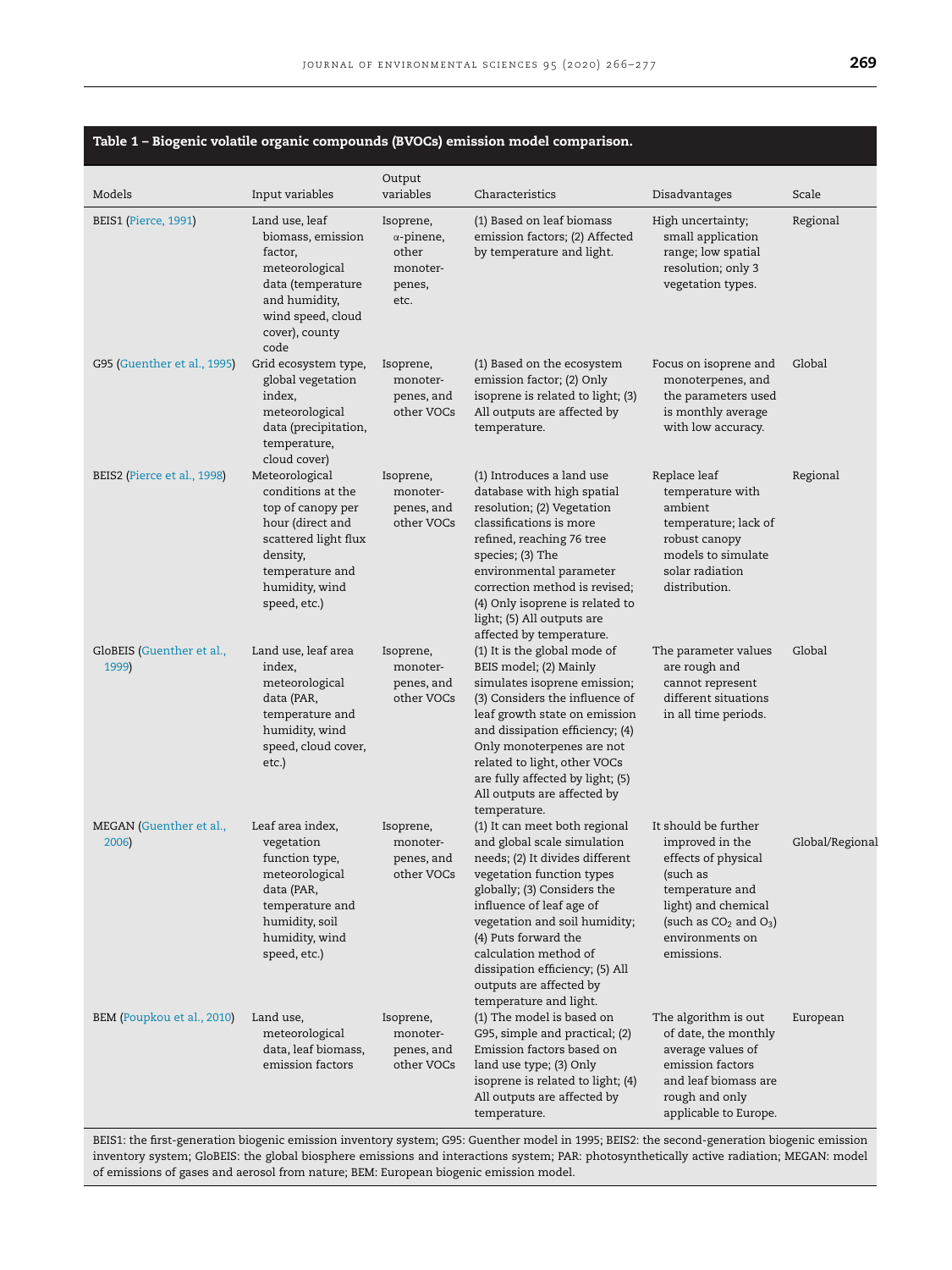<span id="page-4-0"></span>

| Table 2 - BVOCs components of common arbor species. |                                                                               |                                                                                                         |                                                                                    |                                                                                              |                                                             |                                                    |                                                                                     |                                                                                         |
|-----------------------------------------------------|-------------------------------------------------------------------------------|---------------------------------------------------------------------------------------------------------|------------------------------------------------------------------------------------|----------------------------------------------------------------------------------------------|-------------------------------------------------------------|----------------------------------------------------|-------------------------------------------------------------------------------------|-----------------------------------------------------------------------------------------|
| Tree species                                        | Evergreen arbors                                                              |                                                                                                         | Deciduous arbors                                                                   |                                                                                              |                                                             |                                                    |                                                                                     |                                                                                         |
|                                                     | Pinus<br>tabulaeformis                                                        | Platycladus<br>orientalis                                                                               | Populus<br>tomentosa                                                               | Betula<br>platyphylla                                                                        | Quercus<br>variabilis                                       | Robinia<br>pseudoacacia                            | Salix<br>babylonica                                                                 | Ulmus pumila                                                                            |
| Relative<br>content from<br>high to low             | $\alpha$ -Pinene<br>B-Pinene<br>Limonene<br>Myrcene<br>Camphene<br>Tricyclene | $\alpha$ -Pinene<br>4-Thujene<br>Limonene<br>Myrcene<br>2-Thujene<br>3-Carene<br>$\alpha$ -Phellandrene | Isoprene<br>Ocimene<br>Limonene<br>$\alpha$ -Pinene<br>$\beta$ -Pinene<br>3-Carene | Sabinene<br>Limonene<br>$\alpha$ -Pinene<br>Pinus palustris<br>mill terpene<br>Caryophyllene | Isoprene<br>$\alpha$ -Pinene<br>$\beta$ -Pinene<br>Limonene | Isoprene<br>$\alpha$ -Pinene<br>Myrcene<br>Ocimene | Isoprene<br>Limonene<br>$\alpha$ -Pinene<br>$\beta$ -Pinene<br>3-Carene<br>Camphene | $\alpha$ -Phellandrene<br>Limonene<br>Camphene<br>$\alpha$ -Pinene<br>$\alpha$ -Ocimene |

## **3. Factors affecting emission rate of BVOCs**

## *3.1. Plant internal factors*

- (1) Tree species: Tree species difference is the primary factor determining the emission of BVOCs. It plays a decisive role in the BVOCs components and the emission rate. The release rate, composition and characteristics of BVOCs are closely related to the group of plants, that is, there are great differences among different genera. The research of Owen et al. [\(2002\)](#page-11-0) demonstrated that, at the subordinate level, most of the genera of *Maackia, Quercus, Ficus, Populus* and *Salix* have the ability to release isoprene, and most of them are strong releasers. However, *Acer, Betula, Pieca, Pinus* and other genera were the major emitters of terpene compounds. At the family level, most species and genera of the *Arecaceae* and *Gramineae* are isoprene releasers, while the *Betulaceae* and *Pinaceae* species release terpenes. The release rate of different species of the same genus also varies greatly. [Benjamin](#page-10-0) and Winer (1998) tested 26 species of *Quercus*, and the results showed that the emission rates could vary by up to 22 times.
- (2) Tree age: Tree age also has a certain impact on BVOCs emission. Some studies showed that younger trees emitted more volatiles than older ones. [Street](#page-11-0) et al. (1997) found that the emission rate of volatiles in branches and leaves of *Pinus pinea* saplings was 2–3 times higher than that of mature ones under the same condition. And other studies showed that mature trees had higher BVOCs emission rate. Kim et al. [\(2005\)](#page-10-0) found that the BVOCs emission rates of mature *Cryptomeria japonica* and *Pinus koraiensis* were higher than those of saplings, but the components were similar.
- (3) Plant development stage: Plant development stage is also an influence factor on BVOCs components from plants and their content. The emission rates of volatiles are significantly higher in the bud stage and flowering stage than that in the leaf growth stage, and the components vary greatly in different stages. [Kuzma](#page-10-0) and Fall (1993) found that mature leaves of velvet bean emit more isoprene than young leaves. This may be mainly due to the different activities of organic-related regulatory enzymes in plants. [Mozaffar](#page-11-0) et al. (2017) measure the BVOC emissions of maize (*Zea mays L*), which is the most cultivated crop species in the world, at all the leaf developmental stages. They found that BVOC emission rates varied strongly among the different leaf developmental stages, and senescent leaves showed a larger diversity of emitted compounds than leaves at earlier stages.

## *3.2. Environmental factors*

(1) Humidity: The change of humidity has a great influence on the BVOCs emission of plants, and this change has a great difference among different tree species. The BVOCs emission rate of some tree species increases with the increase of environmental (atmosphere and soil) humidity, while some are not sensitive to the change of environmental humidity, or even decreases with the increase of humidity. Caser et al. [\(2019\)](#page-10-0) investigated the performance and metabolic profile of *Salvia dolomitica Codd* in response to two drought treatments (moderate or severe) relative to well-watered control plants, and found that both drought stress conditions led to modulate the expression of some genes involved in biogenic volatile organic compound, in particular induced an increase in sesquiterpene production. [Saunier](#page-11-0) et al. (2017) found that under drought conditions, due to plant stomata closure, all BVOCs emitted by *Quercus pubescens* in spring and summer will be reduced by about 40%-50%, but there is no impact in autumn. [Lupke](#page-11-0) et al. (2016) also reached the same conclusion through the research about three *Scots pine*. Under summer drought stress, the release rate, net photosynthetic rate and transpiration rate of isoprene all decreased, and recovered significantly after rehumidification. [Janson](#page-10-0) (1993) researched the *Pinus sylvestris* and *Picea abies*, and the results showed that the increase of environmental humidity could not only accelerate the emission of BVOCs, but also change the BVOCs components emitted by trees. Ning et al. [\(2013\)](#page-11-0) studied the emission patterns of major BVOCs from two typical arbors in Yunnan, and found that relative humidity has a significant positive correlation with the emission of  $\alpha$ -pinene and a significant negative correlation with the emission of isoprene of these two species, and the correlation with isoprene was stronger than that with α-pinene.

(2) Temperature: Temperature is another important factor affecting the BVOCs emission of plants. The emission profiles of both isoprene and monoterpenes are related to temperature. In general, BVOCs synthesis and emission rates gradually increase with the increase of temperature. The main reason is that the activity of synthetase is affected by temperature. This directly leads to the obvious seasonal, monthly and daily variation in BVOCs emissions. But the emission rate declines when the temperature is higher than a certain degree. Ren et al. [\(2010\)](#page-11-0) treated the potted *Eupatorium coelestinum* infested with aphis gossypii and the control ones at different temperatures and analyzed the components of leaf volatiles and their relative content. The results showed that the relative content of volatiles in damaged plants significantly increased with the increase of temperature at 15 to 30°C, and the emission rate was temperature dependent, however, the emission rate decreased obviously when the temperature exceeded 30°C. The main reason may be that higher temperature reduces the activity of synthetase. Li et al. [\(2019a\)](#page-11-0) conducted a longterm climate warming simulation on Arctic plants, and found that the increase of temperature led to a tripling of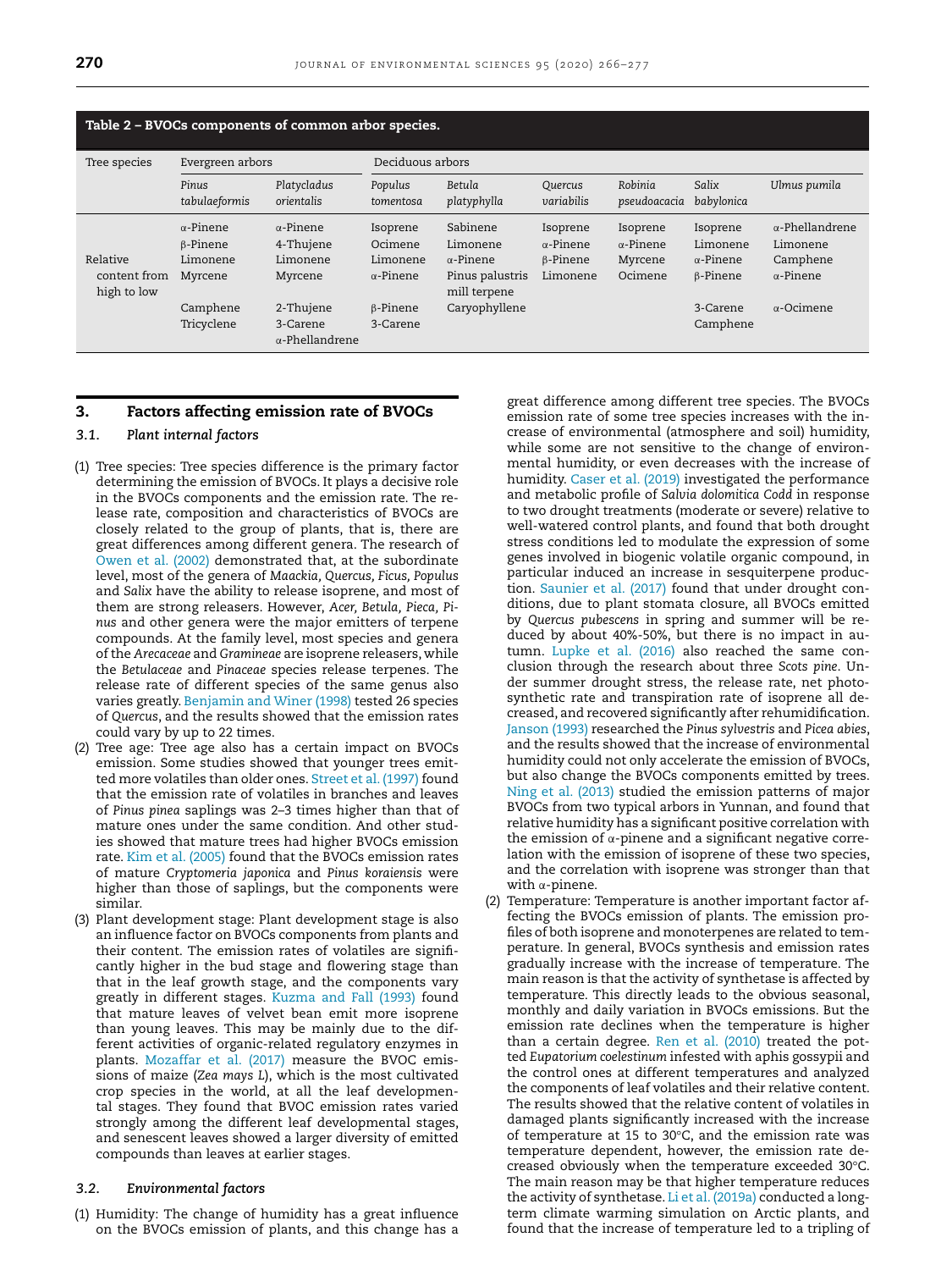monoterpene emissions. [Guidolotti](#page-10-0) et al. (2019) measured the emission of BVOCs from *Eucalyptus robusta* branches exposed to the increasing temperature, and found that the emission of isoprene increased and photosynthesis decreased with the increase of temperature from 30 to 45°C. [Kivimäenpää et](#page-10-0) al. (2016) studies on the effect of high temperature on *Scots pine* trees have shown that the total emissions of monoterpene, sesquiterpene and some active compounds have increased by two to four times. [Bamberger](#page-10-0) et al. (2017) found that net photosynthesis and stomatal conductance of plants decreased sharply under high temperature exposure, and isoprene emission of *Robinia pseudoacacia* increased by 6 to 8 times during high temperature treatment.

(3) Light: Light has an effect on plant photosynthesis rate, transpiration rate and stomatal conductance. [Guenther](#page-10-0) et al. (1993) explained that leaf temperature and light could control the production of isoprene by affecting the precursor of isoprene, γ-dimethylallyl pyrophosphate (DMAPP) and isoprene synthase. [Meeningen](#page-11-0) et al. (2017) conducted light gradient experiments on three common European tree species, and found that isoprene, cyprinene, α-pinene and others all showed high light response. In the afternoon, the temperature dropped and the emission of volatiles decreased, which was consistent with the normal metabolism of plants.

### *3.3. Stress factors*

The stress factors include damage, carbon dioxide concentration, ozone concentration. (1) Damage: BVOCs emission rate is significantly affected by interference (disturbance and stress) and damage. Animals, insects, herbivores feeding and human disturbance can stimulate BVOCs emission (Ye et al., 2018; [Faiola](#page-10-0) et al., 2019). (2)  $CO<sub>2</sub>$  [concentration:](#page-11-0) At present, the research results on the effect of  $CO<sub>2</sub>$  on BVOCs are different. Some studies have found that high concentration of carbon dioxide can promote BVOCs methods [\(Jasoni](#page-10-0) et al., 2004), but some studies have also revealed that high concentration of carbon dioxide fumigation can inhibit BVOCs emissions [\(Rosenstiel](#page-11-0) et al., 2003; Loreto and [Sharkey,](#page-11-0) 1990; Possell et al., 2005; [Michael](#page-11-0) et al., 2004), even some studies have found that the impact of carbon dioxide concentration on BVOCs emissions is not obvious [\(Rapparini](#page-11-0) et al., 2004; Constable et al., 1999). (3) Ozone [concentration:](#page-10-0) Considering the important influence of BVOCs on atmospheric photochemical process and the complex interaction between ozone and BVOCs, many international researchers begin to pay attention to the response of BVOCs to ozone stress. Compared with plants growing under natural environment, ozone stress can stimulate (Li et al., [2009;](#page-11-0) [Calfapietra](#page-10-0) et al., 2008), inhibit (Cojocariu et al., 2005; [Acton](#page-10-0) et al., 2018; Feng and [Yuan,](#page-10-0) 2018) or not affect [\(Vuorinen](#page-11-0) et al., 2005) the release of BVOCs. These varied responses mainly depend on the type of BVOCs, ozone exposure concentration, ozone exposure time, vegetation type and even different growth stages of plant leaves.

Furthermore, there are few studies on BVOCs emission patterns under the combined effect of biotic and abiotic stresses, future research should strengthen the multi-factor interactive studies, which will provide valuable theoretical support to air pollution control.

## **4. BVOCs emission inventory in different regional scales**

## *4.1. Researches on BVOCs emission rate*

In recent years, many scholars have studied the emission rate of BVOCs in certain tree species in their countries, and

the general conclusion is that isoprene is mainly emitted by broad-leaf trees, while monoterpenes are mainly emitted by coniferous species. [Aydin](#page-10-0) et al. (2014) studied the BVOCs emission rate of 31 tree species with 98% coverage in Turkey, and found that *Abies fabri, Quercus, Populus* davidiana, and *Robinia pseudoacacia* have higher isoprene emission rates; *Pinus, Corylus avellana* and *Castanea mollissima* have higher monoterpenes emission rates; and emission rate of sesquiterpene is generally low. [Okumura](#page-11-0) et al. (2018) studied the emission rates and rules of 14 bamboo species in Japan, and found that most bamboo species are high-isoprene emission species. For countries with large planting area of Japanese *Phyllostachys pubescens*, the impact of *Phyllostachys pubescens* forest on the increase of atmospheric ozone concentration and atmospheric oxide cannot be ignored [\(Matsunaga](#page-11-0) et al., 2017). [Acton](#page-10-0) et al. (2016) studied the BVOCs emission fluxes of *Carpinus turczaninowii* and *Quercus* mixed forest in northern Italy, and the results showed that *Carpinus turczaninowii, Corylus avellana* and *Acer campestre* have higher monoterpenes emission; and *Quercus* have higher isoprene emission.

As we know that trees absorb carbon from the atmosphere through photosynthesis, the tropical forests are estimated to absorb up to 1.3 Pg of carbon per year [\(Lewis](#page-11-0) et al., 2009). Some of the assimilated carbon is released back into the atmosphere in the form of reactive volatile organic compounds, such as isoprene and monoterpenes. Especially in the tropics, which are considered to account for half of the world's VOC emissions (Karl et al., [2004\)](#page-10-0). Sahu et al. [\(2015,](#page-11-0) [2016\)](#page-11-0) pointed out that in an urban site in India, isoprene, as one of the primary VOCs, the average mixing ratios was  $1.1 \pm 0.47$  ppbV, coming from biogenic and anthropogenic sources. And he also (Sahu et al., 2017) researched the sources and [characteristics](#page-11-0) of volatile organic compounds (VOCs) in a metropolitan city of India during winter to summer transition period by using proton transfer reaction time-of-flight mass spectrometer (PTR-TOF-MS) instrument. The results showed that the contribution of biological and secondary sources to OVOCs and isoprene increased by 10%-15% from winter to summer, providing an important reference for the role of biological emissions in air quality in tropical urban areas. Jones et al. [\(2011\)](#page-10-0) used gas chromatography flame-ionization detector (GC-FID) to observe isoprene, αpinene, camphene, 1-3-carene, γ-terpinene and limonene, as well as oxygenated VOCs such as methacrolein above a tropical rainforest in Malaysian Borneo. Among them, isoprene was the single largest volatile carbon source, while monoterpenes were found to contribute a comparatively smaller, but still significant fraction. [Yadav](#page-11-0) et al. (2019) analyzed a wide variety of atmospheric non-methane volatile organic compounds (NMVOCs) first time in an urban atmosphere Sahu et al. [\(2016\)](#page-11-0) of western India by using a GC-FID technique. The results showed that the mixing ratio of isoprene was highest of 1.6  $\pm$  0.3 ppbV in April and lowest of 0.5  $\pm$ 0.3 ppbV in August. The elevated values of isoprene in the pre-monsoon season indicate significant emissions from biogenic sources. [Chaliyakunnel](#page-10-0) et al. (2019) used a high resolution nested chemical transport model (GEOS-Chem) simulation for the Indian subcontinent to carry out the atmospheric inversion focusing on VOCs emissions, and found that modeled biogenic VOCs emissions to be overestimated by about 30%-60% for most locations and seasons, and derive that the best biogenic flux in 2009 of the subcontinent wide was estimated to be 16 Tg C/year. Biogenic emissions were still the largest VOCs source over the Indian subcontinent.

As for the emission rate, [Varshney](#page-11-0) and Singh (2003) measured isoprene emission rates from 40 tropical Indian tree species for the first time by using a dynamic flow through enclosure chamber technique, and found that the species with the maximum isoprene emission rate was *Dalbergia sissoo Linn*, about 81.5 μg/(g·hr). Malik et al. [\(2018\)](#page-11-0) examined 49 representative plant species of the Achanakmar-Amarkantak Biosphere Reserve forest of Central India for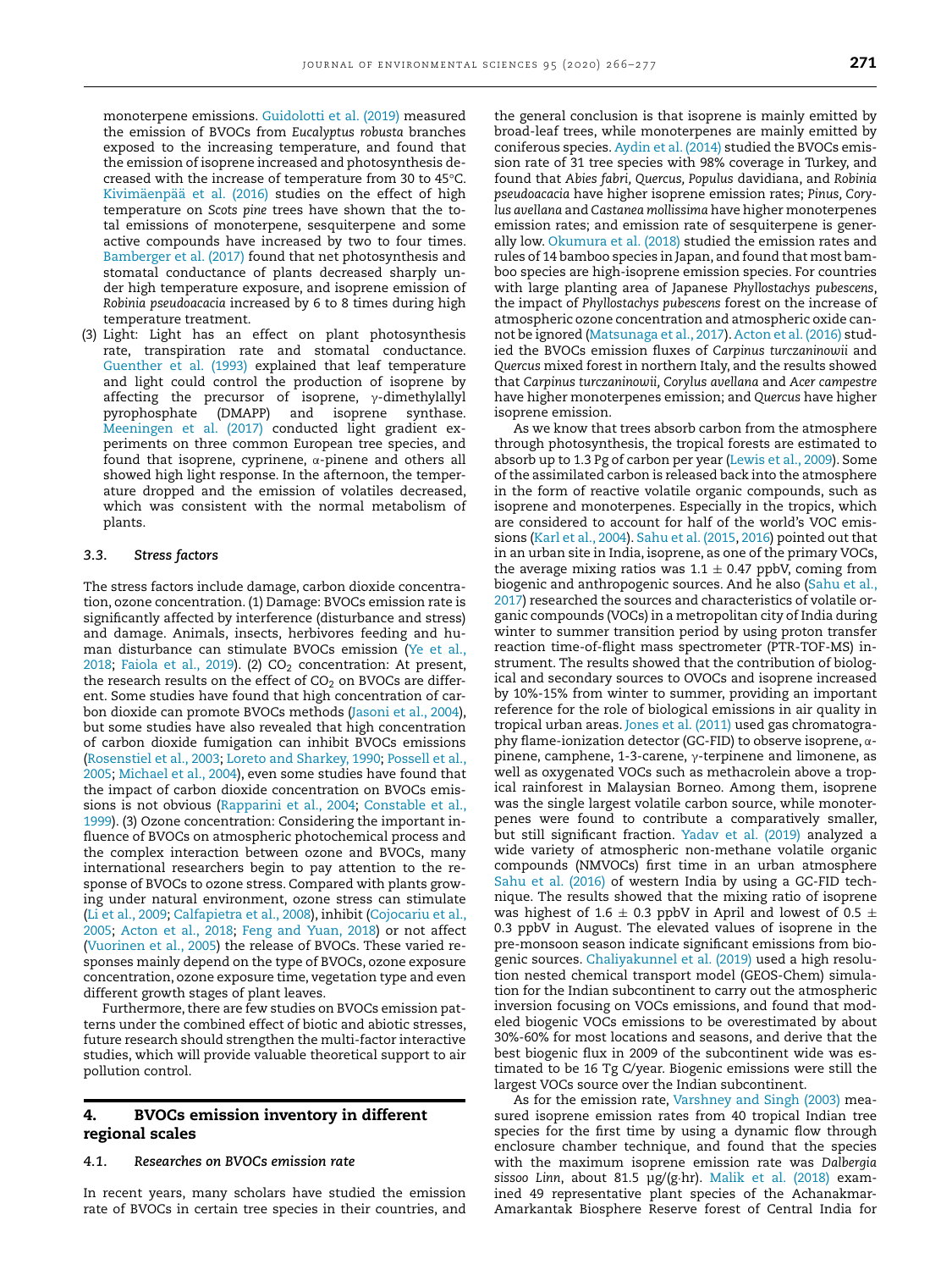emission of a number of biogenic volatile organic compounds (BVOCs). The emission rates of different plant species were ranged from negligible to 80.6  $\pm$  0.82 µg/(g·hr). Forty-seven plant species were found to emit isoprene and monoterpenes. Alpha-pinene (α-pinene) was found as the most dominant monoterpene with about 41.40% of the total monoterpene emission. The emission rates of this study were considerable different compared to previous studies even for the same species. [Aydin](#page-10-0) et al. (2014) investigated the normalized biogenic volatile organic compound (BVOCs) emission rates for thirty-one tree species that cover the 98% of national forested areas in Turkey. Sixty-five BVOCs classified in five major groups (isoprene, monoterpenes, sesquiterpenes, oxygenated sesquiterpenes, and other oxygenated compounds) were analyzed. Then found that isoprene was mostly emitted by broad-leaved trees while coniferous species mainly emitted monoterpenes. The highest normalized total BVOCs emission rate of 27.1  $\mu$ g/(g·hr) was observed for oxygenated compounds were the third most prominent BVOCs group and sesquiterpenes had slightly lower contributions. [Langford](#page-10-0) et al. (2010) made the above-canopy fluxes of isoprene, monoterpenes and oxygenated volatile organic compounds from a South-East Asian tropical rainforest in Malaysia by virtual disjunct eddy covariance. They found that the dominant non-methane hydrocarbon emitted by the forest was isoprene, which accounted for 80% (as carbon) of reactive carbon fluxes measured, while the total monoterpene emissions only accounted for 18%. The fluxes of other VOCs including the oxygenated VOCs, methanol, acetaldehyde and acetone, accounted for less than 2% of the total reactive carbon flux. [Misztal](#page-11-0) et al. (2011) measured the reactive biogenic volatile organic compounds (BVOCs) from oil palms by using proton transfer reaction-mass spectrometry (PTR-MS) in Malaysian Borneo, and found that at midday, the net isoprene flux constituted the largest part of all emitted, about 84%. Even that small amounts monoterpene were detected, oil palm is not a significant monoterpene emitter. Besides, they thought that the largest sources of BVOCs were floral emissions form oil palms, which are much higher than from a rainforest.

The emission rates of different tree species in foreign literatures are summarized in Table 3.

## *4.2. BVOCs emission amount in China*

The research on BVOCs started in 1990s in China. After decades of research and development, some preliminary results have been achieved. At present, the BVOCs emission rate and emission are mostly based on direct measurement and Guenther models. The emissions are classified in to isoprene, monoterpenes and other VOCs. Based on the systematic observation data available in China, the emission rate of common tree species is in [Table](#page-7-0) 4. The measured BVOCs emission rates are standardized and then applied to various models to calculate the regional BVOCs emission flux based on remote sensing images and forestry survey data. For example, Liu et al. [\(2018\)](#page-11-0) estimated the emission of BVOCs over the Yangtze River Delta (YRD) region for year 2014, based on the interpretation of remote sensing image and moderate resolution imaging spectroradiometer (MODIS) data using the model of emissions of gases and aerosols from nature (MEGAN). And evaluate the influence of BVOCs emission on ozone formation. The biogenic emissions were estimated to be  $18.86 \times 10^5$ ton/year over the YRD region for year 2014. [Tables](#page-8-0) 5 and [6](#page-8-0) show the national and regional total annual emission of BVOCs from natural sources in China, respectively. It should be noted that, there are only a few studies on standard emission factors of BVOCs in China, and the values observed by different scholars vary significantly. Therefore, the observation of emission rate needs to be carried out in depth and systematically.

| Table 3 – BVOCs emission rate of different tree species.                                                     |                     |                                                                                |                              |                                     |                                     |                        |                                |                                                                                         |                         |
|--------------------------------------------------------------------------------------------------------------|---------------------|--------------------------------------------------------------------------------|------------------------------|-------------------------------------|-------------------------------------|------------------------|--------------------------------|-----------------------------------------------------------------------------------------|-------------------------|
| Tree species                                                                                                 | Isoprene            | Monoterpenes Countries<br>$(\mu g)(g \cdot h \tau)$ $(\mu g/(g \cdot h \tau))$ |                              | Tree species                        | $(mmol/(m2 \cdot sec))$<br>Isoprene | Monoterpenes Countries | Tree species                   | Monoterpenes Countries<br>$(\mu g / g \cdot h r)$<br>$(\mu g)(g \cdot h r)$<br>Isoprene |                         |
| Dalbergia sissoo                                                                                             | $81.5 \pm$<br>17.78 |                                                                                |                              | Phyllostachys<br>heterocycla        | $51.1 \pm 7.7$                      |                        | Nordmann fir                   | $2.26 \pm 1.40$ 0.32 $\pm$ 0.21                                                         |                         |
| Ficus infectoria<br>Ficus religiosa                                                                          | $76.5 \pm 15.0$     | $53.5 \pm 2.04$ $1.9 \pm 0.07$                                                 | India (Malik et al.,         | Bambusa oldhamii<br>Semiarundinaria | $46.6 \pm 3.9$<br>$63.9 + 8.7$      |                        | Oriental spruce<br>Sessile oak | $9.63 \pm 7.83$ $0.013 \pm 0.004$<br>$3.69 \pm 1.69$<br>$2.37 \pm 1.79$                 |                         |
|                                                                                                              |                     |                                                                                | 2018;                        | fastuosa                            |                                     | Japan (Okumura         |                                |                                                                                         | Turkey                  |
| Ficus glomerata                                                                                              | $47.6 \pm 6.80$     | $\sf I$                                                                        | Varshney and<br>Singh, 2003) | Phyllostachys<br>bambusoides        | $48.0 \pm 11.8$                     | et al., 2018)<br>Ï     |                                | Eastern cottonwood $4.72 \pm 5.26$ 0.067 $\pm$ 0.044                                    | et al., 2014)<br>(Aydin |
| Eucalyptus globulus                                                                                          |                     | $49.9 \pm 1.81$ 5.5 $\pm$ 0.23                                                 |                              | Phyllostachys aurea $57.4 \pm 11.0$ |                                     | Ï                      | European aspen                 | $0.22 \pm 0.18$<br>$22.40 \pm$<br>11.2                                                  |                         |
| Madhuca longifolia                                                                                           | $64.8 \pm 2.64$     | $\mathbf{I}$                                                                   |                              | Bambusa multiplex $43.0 \pm 6.6$    |                                     |                        | <b>Black locust</b>            | $0.071 + 0.029$<br>$12.40 \pm$<br>11.10                                                 |                         |
| Syzygium cuminii                                                                                             |                     | $61.6 \pm 1.80$ $4.4 \pm 0.35$                                                 |                              | Semiarundinaria<br>yashadake        | $40.4 \pm 0.9$                      |                        | River red gum                  | $5.14 \pm 4.04$ $0.18 \pm 0.18$                                                         |                         |
| pterocarpum<br>Peltaforum                                                                                    | $48.4 \pm 0.24$     | $\sf I$                                                                        |                              | Sinobambusa<br>tootsik              | $33.9 \pm 7.5$                      | I                      | Sweet chestnut                 | $0.38 \pm 0.50$ 14.20 $\pm$ 7.5                                                         |                         |
| Pterocarpus marsupium $44.7 \pm 0.47$ $4.1 \pm 0.16$<br>Bauhinia variegata                                   | $48.9 \pm 2.60$     |                                                                                |                              |                                     |                                     |                        | Orieantal plane                | $27.0 \pm 25.3$ 0.025 $\pm$ 0.006                                                       |                         |
| Conditions: PAR = 1000 $\mu$ mol/(m <sup>2</sup> ·sec), temperature (T) = 303 K.<br>- refers to not detected |                     |                                                                                |                              |                                     |                                     |                        |                                |                                                                                         |                         |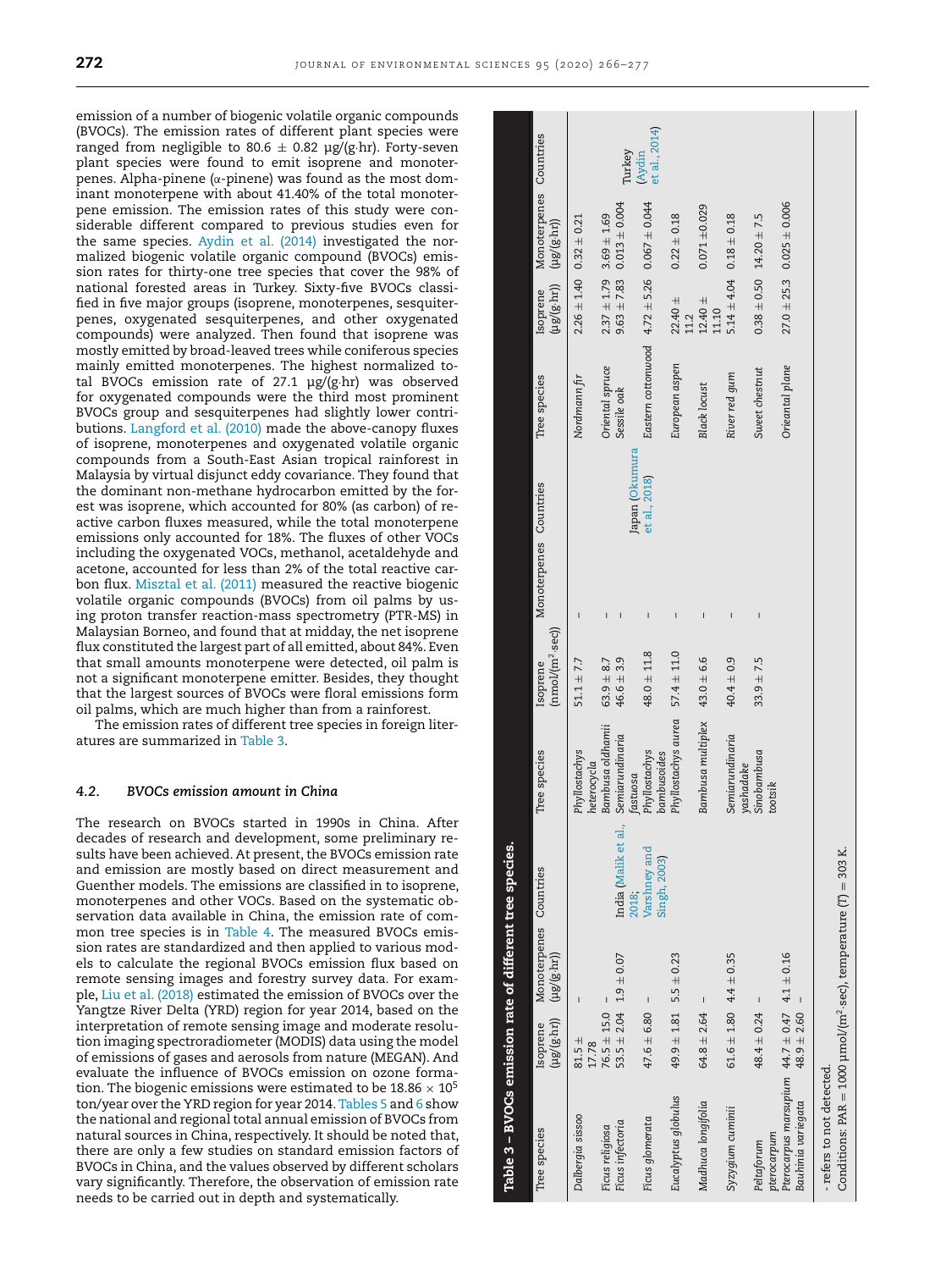## <span id="page-7-0"></span>**Table 4 – Isoprene and monoterpenes emission rates of common tree species in some regions of China.**

|                                           | Isoprene $(\mu g/(g \cdot hr))$ | Monoterpene $(\mu g/(g \cdot h r))$ | Regions                                  |
|-------------------------------------------|---------------------------------|-------------------------------------|------------------------------------------|
| Cyclobalanopsis glauca                    | 278.9                           | 3.5                                 | South China (Wang et al., 2002; Huang    |
| Populus tomentosa                         | 271.62                          | $-$                                 | et al., 2011; Zhao et al., 2004)         |
| Nelumbo nucifera                          | 246.92                          |                                     |                                          |
| Quercus glandulifera                      | 222.17                          |                                     |                                          |
| Caryotamitis                              | 147.96                          |                                     |                                          |
| Salix babylonica                          | 132.91                          |                                     |                                          |
| Phyllostachys pubescens                   | 116 0.04 ± 23 0.35              |                                     |                                          |
| Broussonetia papyrifera                   | 97.48                           |                                     |                                          |
| Pleioblastus amarus                       | 86.03                           |                                     |                                          |
| Liqnidambar formosana                     | 74.22                           |                                     |                                          |
| Albizzia Jutibrissin                      | 70.18                           |                                     |                                          |
| Trachycarpus fortunei                     | 60.38                           |                                     |                                          |
| Salix chaenomeloides                      | 58.81                           |                                     |                                          |
| Mahonia fortunei                          | 50.41                           |                                     |                                          |
| Pragmites commanis                        | 47.12                           |                                     |                                          |
| Quercus fabri                             | 43.12-211.12                    |                                     |                                          |
| Lespedeza bicolor                         | 40.33                           |                                     |                                          |
| Dalbergia hupeana                         | 34.12                           |                                     |                                          |
| Adenanthera pavonina                      | 33.45                           | -                                   |                                          |
| Bambusa multiplex                         | $20 - 103$                      | $\overline{\phantom{0}}$            |                                          |
| Eucalyptus citrodora                      | 17.10                           | 2.90                                |                                          |
| Elaeocarpus apiculatus                    | 13.48                           |                                     |                                          |
| Camellia sinensis                         | 13.39                           |                                     |                                          |
| Ficus hispida                             | $12.1 \pm 2.3$                  | $2.5 \pm 0.7$                       |                                          |
| Syzygium cumini                           | 9.66                            | 13.46                               |                                          |
| Ficus benjamina                           | 9.4                             |                                     |                                          |
| Glochidion puberum                        | 9.16                            |                                     |                                          |
| Musa basjoo                               | 8.28                            |                                     |                                          |
| Typha orient<br>Ficus altissima           | 6.41<br>6.28                    | $-$                                 |                                          |
| Eucalyptus robusta                        | 5.6                             | 0.13                                |                                          |
| Indocalamus latifolius                    | 4.87                            | $\overline{\phantom{0}}$            |                                          |
| Bambusa vulgaris                          | $2.7 + 0.6$                     | $11.9 \pm 0.7$                      |                                          |
| Koelreuteria bipinnata                    | 2.1                             | 6.33                                |                                          |
| Duabanga grandiflora                      | $0.8 + 0.3$                     | $3.1 \pm 0.7$                       |                                          |
| Pinus massoniana                          | 0.7                             | $\mathbf{1}$                        |                                          |
| Litchi chinensis                          | -                               | 15.32                               |                                          |
| Avicennia marina                          | $\qquad \qquad -$               | 12.69                               |                                          |
| Carmona microphylla                       | $\overline{\phantom{0}}$        | 10.64                               |                                          |
| Platanus orientalis                       | 139±42                          | $0.3 \pm 0.1$                       | Beijing (Zhao et al., 2004; Wang et al., |
| Populus tomentosa                         | $105.8 \pm 16.1$                | $0.2 \pm 0.1$                       | 2003)                                    |
| Salix babylonica                          | 70.2±9.3                        | $3.7 \pm 2.6$                       |                                          |
| Sophora japonica                          | $52.5 \pm 17.5$                 | $1.9 + 1.0$                         |                                          |
| Quercus                                   | $32.1 \pm 14.8$                 | $7.8 + 1.6$                         |                                          |
| Robinia pseudoacacia                      | $37.3 \pm 2.1$                  | 2.3                                 |                                          |
| Quercus Mongolica                         | 9.3                             | 0.2                                 |                                          |
| Ilex chinensis                            | $4.9 + 1.4$                     | $6.7 \pm 2.3$                       |                                          |
| Pinus tabuliformis Platycladus orientalis | $0.4 \pm 0.1$ 0.07              | $19.0 \pm 4.5$ 2.2 $\pm 0.4$        |                                          |
| Malus pumila Mill                         | $0.8 + 0.1$                     | 278±180                             |                                          |
| Oryza sativa                              | $0.7 + 0.17$                    | $15.8 + 9.2$                        |                                          |
| Lespedeza bicolor                         | 0.33                            | 0.1                                 |                                          |
| Prunus persica                            | $0.2 \pm 0.1$                   | $6.6 \pm 0.1$                       |                                          |
| Ginkgo biloba L                           | < 0.01                          | $0.2 \pm 0.1$                       |                                          |
| Pyurs spp                                 | $0.4 + 0.1$                     | $1.4 \pm 0.5$                       |                                          |
| Triticum aestivum                         | ${<}0.1$                        | $1.9 + 0.3$                         |                                          |
| Zea mays                                  |                                 | 0.35                                |                                          |
|                                           | Isoprene $(mg/(m^2 \cdot hr))$  | Monoterpene $(mg/(m^2 \cdot hr))$   | Regions                                  |
| Grasslands                                | 707                             |                                     | Inner Mongolia (Bai et al., 2003)        |
| Tropical rubber plantation                | $0.9 - 1.1$                     | $\overline{\phantom{0}}$            | Yunnan (Bai and Baker, 2004)             |
| Tropical forest                           | $0.25 - 0.75$                   |                                     | Yunnan (Bai et al., 2004)                |
| <b>Broadleaf forest</b>                   | $\overline{\phantom{0}}$        | 0.242                               | Changbai Mountain (Bai et al., 2012)     |

- refers to not detected.

Conditions: PAR =  $1000 \mu \text{mol/(m}^2\text{·sec)}$ , temperature (T) = 303 K.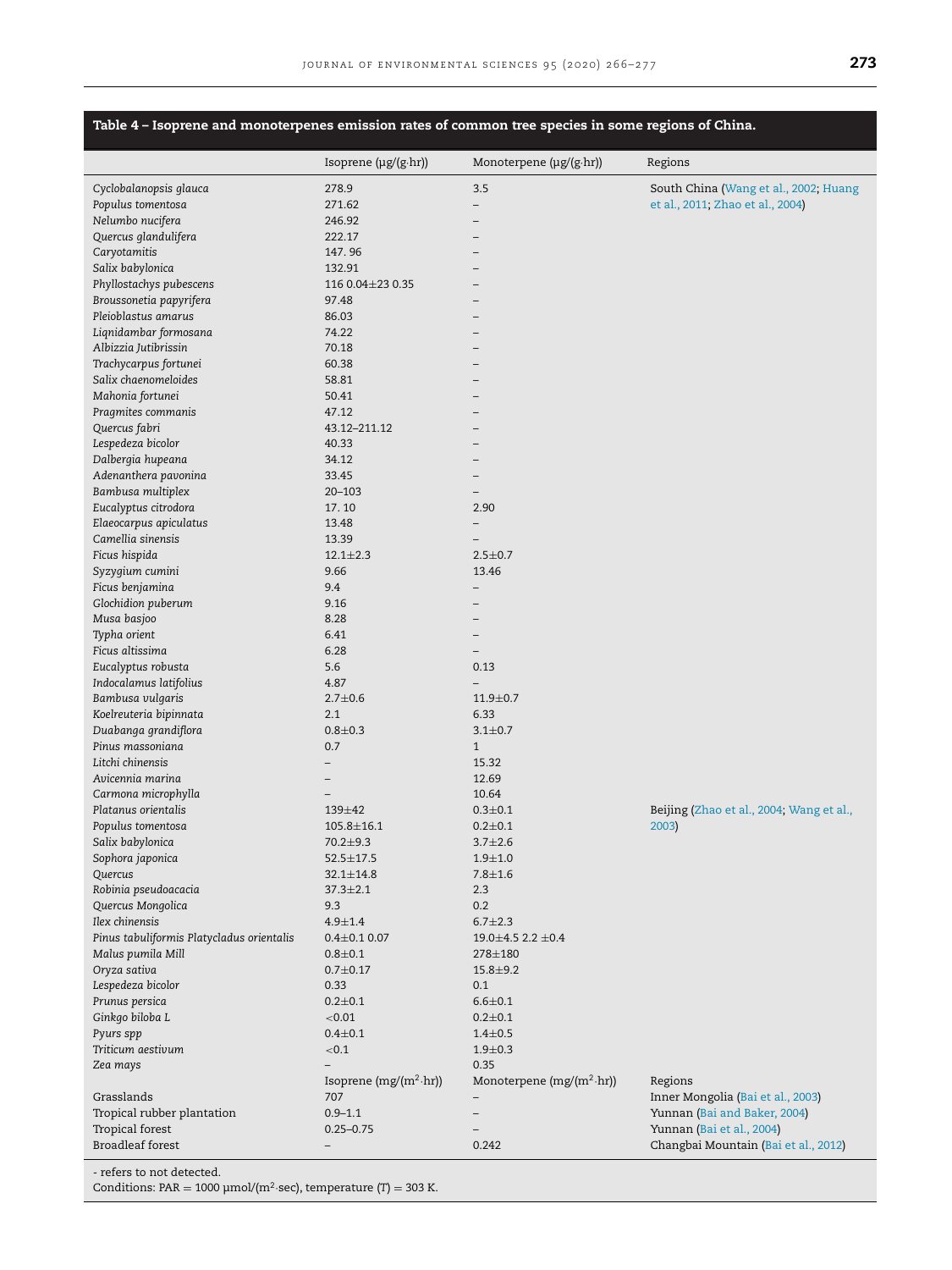<span id="page-8-0"></span>

| Table 5 – Total annual emission of BVOCs in China (g C/year).                                                                                |                                                                                                                                            |                                                                                                                                              |                                                                                                                                              |                                                                                                                                     |  |  |  |  |
|----------------------------------------------------------------------------------------------------------------------------------------------|--------------------------------------------------------------------------------------------------------------------------------------------|----------------------------------------------------------------------------------------------------------------------------------------------|----------------------------------------------------------------------------------------------------------------------------------------------|-------------------------------------------------------------------------------------------------------------------------------------|--|--|--|--|
| Isoprene                                                                                                                                     | Monoterpenes                                                                                                                               | Other VOCs                                                                                                                                   | Total                                                                                                                                        | Literature                                                                                                                          |  |  |  |  |
| $1.5 \times 10^{13}$<br>$6.7 \times 10^{12}$<br>$4.1 \times 10^{12}$<br>$7.5 \times 10^{12}$<br>$5.7 \times 10^{12}$<br>$1.0 \times 10^{13}$ | $4.3 \times 10^{12}$<br>$1.8\times10^{12}$<br>$3.5 \times 10^{12}$<br>$2.2 \times 10^{12}$<br>$1.3 \times 10^{12}$<br>$5.5 \times 10^{12}$ | $9.1 \times 10^{12}$<br>$3.9 \times 10^{12}$<br>$1.3 \times 10^{13}$<br>$3.1 \times 10^{12}$<br>$1.5 \times 10^{12}$<br>$4.3 \times 10^{12}$ | $2.8 \times 10^{13}$<br>$1.2 \times 10^{13}$<br>$2.1 \times 10^{13}$<br>$1.3 \times 10^{13}$<br>$8.6 \times 10^{12}$<br>$2.0 \times 10^{13}$ | Guenther et al., 1995<br>Wang et al., 2008<br>Klinger et al., 2002<br>Chi and Xie, 2011<br>Zhang and Xie, 2009<br>Song et al., 2012 |  |  |  |  |

## **Table 6 – Regional total annual emission of BVOCs in China (g C/year).**

| Regions             | Isoprene              | Monoterpenes          | <b>OVOCs</b>          | Total                 | Literature           |
|---------------------|-----------------------|-----------------------|-----------------------|-----------------------|----------------------|
| Beijing             | $1.4 \times 10^{10}$  | $0.78 \times 10^{10}$ | $2.63 \times 10^{10}$ | $4.8 \times 10^{10}$  | Kilnger et al., 2002 |
| Tianjin             | $0.69 \times 10^{9}$  | $2.9 \times 10^{9}$   | $4.1 \times 10^{9}$   | $7.7 \times 10^{9}$   | Gao et al., 2016     |
| Hangzhou            | $6.8 \times 10^{10}$  | $4.9 \times 10^{9}$   | $5.4 \times 10^{9}$   | $7.8 \times 10^{10}$  | Chang et al., 2012   |
| Hong Kong           | $2.6 \times 10^{9}$   | $3.4 \times 10^{9}$   | $2.6 \times 10^{9}$   | $8.6 \times 10^{9}$   | Tsui et al., 2009    |
| Taiwan              | $8.0 \times 10^{10}$  | $6.5 \times 10^{10}$  | $6.9 \times 10^{10}$  | $21.4 \times 10^{10}$ | Chang et al., 2005   |
| Pearl River Delta   | $6.4 \times 10^{10}$  | $8.9 \times 10^{10}$  | $6.9 \times 10^{10}$  | $22.1 \times 10^{10}$ | Zheng et al., 2009   |
| Yangtze River delta | $7.04 \times 10^{11}$ | $3.03 \times 10^{11}$ | $8.79 \times 10^{11}$ | $18.8 \times 10^{11}$ | Liu et al., 2018     |
| Eastern China       | $5.1 \times 10^{12}$  | $3.6 \times 10^{12}$  | $2.7 \times 10^{12}$  | $11.4 \times 10^{12}$ | Song et al., 2012    |

## **5. Effects of BVOCs on ambient air quality and human health**

## *5.1. Effects of BVOCs on ambient air quality*

#### *5.1.1. Effects of BVOCs on ozone formation*

In recent years, ozone has become the second only to particulate matter as another atmospheric pollutant, and has even become the major pollutant in many areas. Ozone is harmful to the ecological environment and human health. It will not only result in premature decay and shedding of plant leaves, but also affect human lung function and health. As the main component of VOCs in atmosphere, BVOCs are one of the main contributors to troposphere ozone generation. In urban areas, BVOCs released into the atmosphere are far less than anthropogenic volatile organic compounds (AVOCs) discharged by human beings, but the reaction of BVOCs are faster due to the higher activity of them, especially isoprene, the main component of BVOCs, whose OH reaction rate constant ranks first among the main VOCs, making a great contribution to the generation and accumulation of ozone. Early studies have shown that a series of complex photochemical reactions caused by VOCs and NO*x*, non-methane hydrocarbons (i.e. volatile organic compounds, ozone precursors) increase the concentration of ozone in the troposphere by about 17% [\(Houweling](#page-10-0) et al., 1998), and increase the concentration of ozone near the ground by 50%-60%, resulting in an increase of ozone in the marine [atmosphere](#page-11-0) by about 40% (Poisson et al., 2000). In Beijing area [\(Shao](#page-11-0) et al., 2005), the olefin, which accounts for only 15% of the VOCs mixture in the atmosphere, provides about 75% of the chemical active substances in the atmosphere. Mo et al. [\(2018\)](#page-11-0) employed a mass balance technique-box model to calculate the biogenic isoprene emissions based on the ground-level measurements between October 2009 and September 2010 in Beijing, and they found that the isoprene emissions contributed half (49.5%) of the total ozone formation potential (OFP). Sahu [\(2012\)](#page-11-0) pointed out that in the photochemistry of tropical troposphere, VOCs play a key role due to high abundance of water vapor ( $H<sub>2</sub>O$ ) and intense solar radiation flux. In the Atlanta area of the United States, the quality of atmospheric environment did not improve after the control of anthropogenic pollution emissions, because of ozone pollution caused by large amounts of isoprene released by plants [\(Chameides](#page-10-0) et al., 1988). Zou et al. [\(2019\)](#page-11-0) using an online gas chromatography-flame ionization detector (GC-FID) system to investigate the effect of isoprene on the ozone peak profile, and found that isoprene ranked first with regard to ozone formation potential (OFP) and propyleneequivalent mixing ratio among 56 measured non-methane hydrocarbons (NMHCs). Li et al. [\(2019b\)](#page-11-0) applied the regional chemistry and transport model to analyze summertime ozone observations over the contiguous United States, and found that ozone peak time is sensitive to isoprene emissions and increasing isoprene emissions leads to earlier peak time. [Simon](#page-11-0) et al. (2019) conducted a box model study for a selected region in Germany and indicated that higher ozone levels with higher isoprene concentration, especially in non-saturated atmospheres. [Nishimura](#page-11-0) et al. (2015) studied the relationship between BVOCs emission and ozone generation in 10 areas around Osaka and found that BVOC emissions have a significant contribution to ozone concentration. The sum of the maximum generated ozone concentration in each area was up to 10.3 ppbV, and the contribution rate was up to 15.9%. [Watson](#page-11-0) et al. (2006) studied the effect of isoprene on trace gas components in urban troposphere using a two-box atmospheric chemical model, and found that isoprene could reduce the concentration of hydroxyl radicals and nitrogen oxides in summer and increase the concentration of atmospheric ozone.

## *5.1.2. Effects of BVOCs on secondary organic aerosols formation*

At present, BVOCs is considered to be one of the most important factors contributing to the formation and growth of secondary organic aerosol (SOA) [\(Hallquist](#page-10-0) et al., 2009). For example, isoprene alone contributes about 50% of SOA in the United States (Liao et al., [2007\)](#page-11-0). However, before the 21st century, the academia generally believed that BVOCs had no contribution to the formation of SOA. For example, [Pandis](#page-11-0) et al. (1991) conducted simulation experiments by introducing natural hydrocarbon organic compounds into smoke boxes, and found no formation of SOA. Until the beginning of the 21st century, the contribution of BVOCs to the formation of SOA was not recognized. [Ruppert](#page-11-0) and Becker (2000) found that isoprene has its own secondary cycle and interaction mechanism through smoke box experiment, and 2-methyl-4-butanol was produced through two-step oxidation process. Subsequently, [Claeys](#page-10-0) (2004) found and identified two optical isomers of 2-methyl-4-butanol that retained the structure of iso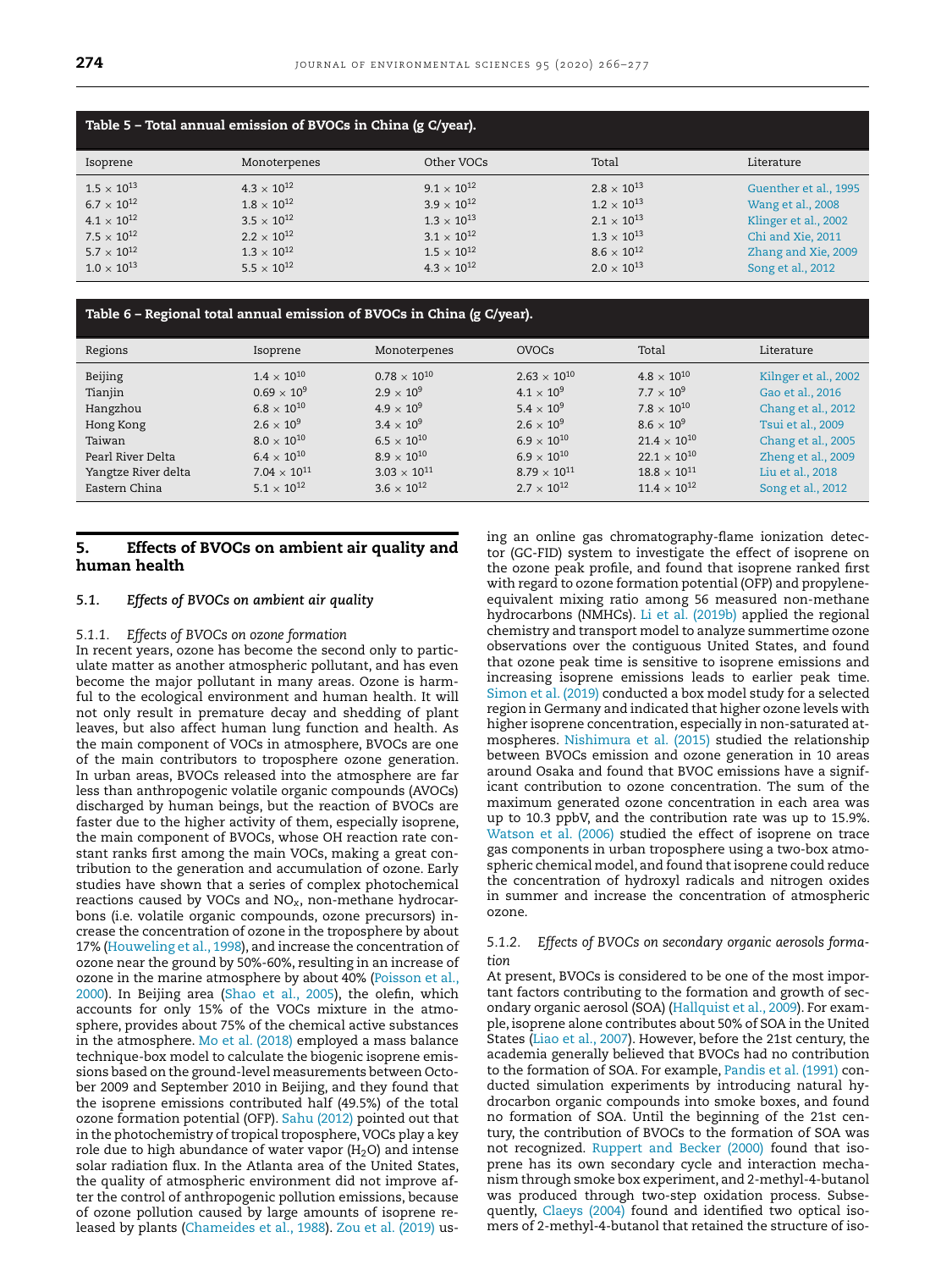prene parent nucleus through sampling in the amazon rainforest, and verified the [experimental](#page-11-0) results of Ruppert and Becker (2000). Studies in the last decade [\(Wang](#page-11-0) et al., 2008) have shown that the reaction of isoprene with ·OH is more important, and the reaction rate is significantly higher than the oxidation reaction with ozone and  $NO<sub>3</sub>$ , which is the main source of SOA formation. [Zhang](#page-11-0) et al. (2018) suggest that SOA from monoterpene oxidation accounts for approximately half of summertime in Centreville, AL (Alabama, USA), a forested area in the southeastern United States. The saturated vapor pressures of products generated in BVOCs reaction are low, so secondary organic aerosols (SOAs) can be formed through further oxidation, nucleation, condensation and other processes [\(Xiong](#page-11-0) et al., 2013). SOAs are the main sources of  $PM_{2.5}$  in the ambient air. In an article published by Nature UK in 2014, it was revealed that SOAs account for 27% of  $PM_{2.5}$  mass concentration on average [\(Huang](#page-10-0) et al., 2014). Geng et al. [\(2011\)](#page-10-0) studied the reaction of isoprene and OH radicals to generate SOAs using a smoke box simulation device, and obtained the amount of SOAs generated and its median particle size increased the increase of isoprene reaction amount. After the gas phase materials kept stable, the SOAs yield ranged of 5.6% to 11.7%, and the particle size ranged from 22 to 165 nm. [Kleindienst](#page-10-0) et al. (2007) analyzed the content of secondary organics in the atmospheric particulate matter samples of Research Triangle Park in the United States, and found that the secondary organics formed by isoprene, α-pinene, toluene and β-syringene contributed a lot to the total organics. For BVOCs, different volatiles have different fractional aerosol coefficient (FAC) values. The FAC values of methyl cyclohexane, *n*-undecane, *n*-decane, methyl-benzene, ethyl-benzene, *o*-xylene, isoprene, monoterpenes were 2.7%, 2.5%, 2%, 5.4%, 5.4%, 5%, 2%, and 30%, respectively. It can be seen that the SOA formation potential of monoterpenes is the largest in terpenes.

#### *5.2. Effects of BVOCs on human health*

*5.2.1. BVOCs components beneficial to human health* Studies show that the allelopathy of other organisms on human in environment such as forest and green space mainly comes from the volatile components of plants. All of these components have effects on human physiology and psychology through stimulation such as olfaction. Guo et al. [\(2010\)](#page-10-0) studied *Rhus typhina* using natural sedimentation and found that volatile organic compounds emitted by it could effectively inhibit bacteria in the ambient. Hu [\(2007\)](#page-10-0) studied the inhibitory effects of BVOCs in the leaves of eight common green plants (*Cinnamomum camphora, Podocarpus macrophyllus, Nerium indicum, Buxus megistophylla, Viburnum odoratissinum, Photinia serrulata, Sabina chinensis* and *Cedrus deodara*) on *Escherichia coli* and *Staphylococcus aureus*, and found that BVOCs emitted by the leaves of eight plants had a good bacteriostatic effect on the tested strains. In addition to the antibacterial and bacteriostatic effects, the beneficial volatile components can also exert two effects through breathing: (1) eliminating fatigue, promoting sleep, making the human body in a relaxed state; (2) refreshing, making the human body in a moderate state of tension awake, and improving work efficiency. Terpenes have strong physiological effects, and can stimulate autonomic nerves, stabilize temperament, promote endocrine, regulate sensory system and concentrate spirit. They also have effects such as analgesic, antibacterial, antihistamine, anti-inflammatory, antirheumatic and anti-tumor, promote bile secretion, diuretic, expectoration, lowering blood pressure, detoxification and anti-diarrhea. Japanese scholars have used the sum of the relative contents of monoterpenes and sesquiterpenes as an indicator to measure the health effects of plants. Among them, terpenes such as α-pinene, caryophyllene, *d*-limonene, phellandrene, myrcene and cedarene have effects of anti-cancer, bacteriostatic, insect repellent and insect killing. Carvone has

a defensive activity. [Zheng](#page-11-0) et al. (1992) found in the test tissue of mice that carvone can induce the production of detoxifying glutathione transferase in vivo. The 1,8-eucalyptus oil can increase blood flow in the human brain. Linalool can reduce myocardial oxygen consumption and improve the symptoms of hypertension patients. Decanal and ethyl acetate can make human feel happy in the natural state. And nonanal and most organic acids have strong inhibitory and killing effect on common contaminated bacteria in food.

#### *5.2.2. Harmful effect of BVOCs to human health*

Some BVOCs components have adverse effects on human body. For example, 3-camphene is an insect inducer that has no obvious inhibitory effect on insects. When inhaled at high concentrations, it can cause bronchoconstriction in animals, aggravate skin allergy reaction and even cause lung diseases. Dichloromethane and trichloromethane in halohydrocarbons account for a relatively high proportion of emissions in the whole year and are harmful to human central nervous system and respiratory system. Benzene and toluene in benzene series can cause adverse reactions in humans, such as headache, inattention and nausea. Other BVOCs components that may cause damage to human health need to be further studied.

## **6. Conclusions and prospects**

This paper summarizes the research methods, components, influencing factors of emission rate, the impact of BVOCs on the environment, atmosphere, plants and human health, the emission rate and emissions of the main plants in China. The main conclusions and suggestions are as follows:

- (1) The research results of BVOCs are quite sufficient in the United States and parts of Europe, scattered in China with incomplete data of emission rate. It is necessary to establish BVOCs observation network in the Pearl River Delta, Yangtze River Delta, Beijing-Tianjin-Hebei region with serious air pollution in China, to obtain the emission characteristics of BVOCs, and calculate the emissions, so as to facilitate in-depth study of its impact on SOA and ozone.
- (2) The knowledge of BVOCs components is mainly focused on isoprene, monoterpene and other components, but there are few studies on the identification and emission intensity of other hydrocarbons and oxygen-containing volatile organic compounds. Although in general, isoprene and monoterpene account for about 70% of the total BVOCs emissions, the contribution of other active VOCs to ozone and SOA should not be ignored. It is suggested to pay attention to the emission characteristics, the chemical and physical properties in the atmosphere of other active VOCs during observation.
- (3) The research methods of BVOCs of plant emission are field observation and model method. Field observation can be divided into direct measurement method and micrometeorological method. These two methods are both widely used. However, in order to make the data comparable, it is necessary to unify the observation methods. It is suggested to use field direct measurement method to obtain the emission rate and model method to calculate the emission amount.
- (4) BVOCs emission measurement data of grassland, crops and other vegetation types are still lacking, and other VOCs of these vegetation types accounts for a large proportion of the total emissions in some areas, so we should increase the research on such vegetation in the future to make the estimation results of BVOCs more accurate.
- (5) Under the external pressure stress (insects,  $CO<sub>2</sub>$ , etc.) and the combined impacts of several influencing factors (such as ozone and drought,  $CO<sub>2</sub>$  and drought, etc.), the research on BVOCs emission is less, and the research on BVOCs response of plants under the influence of environment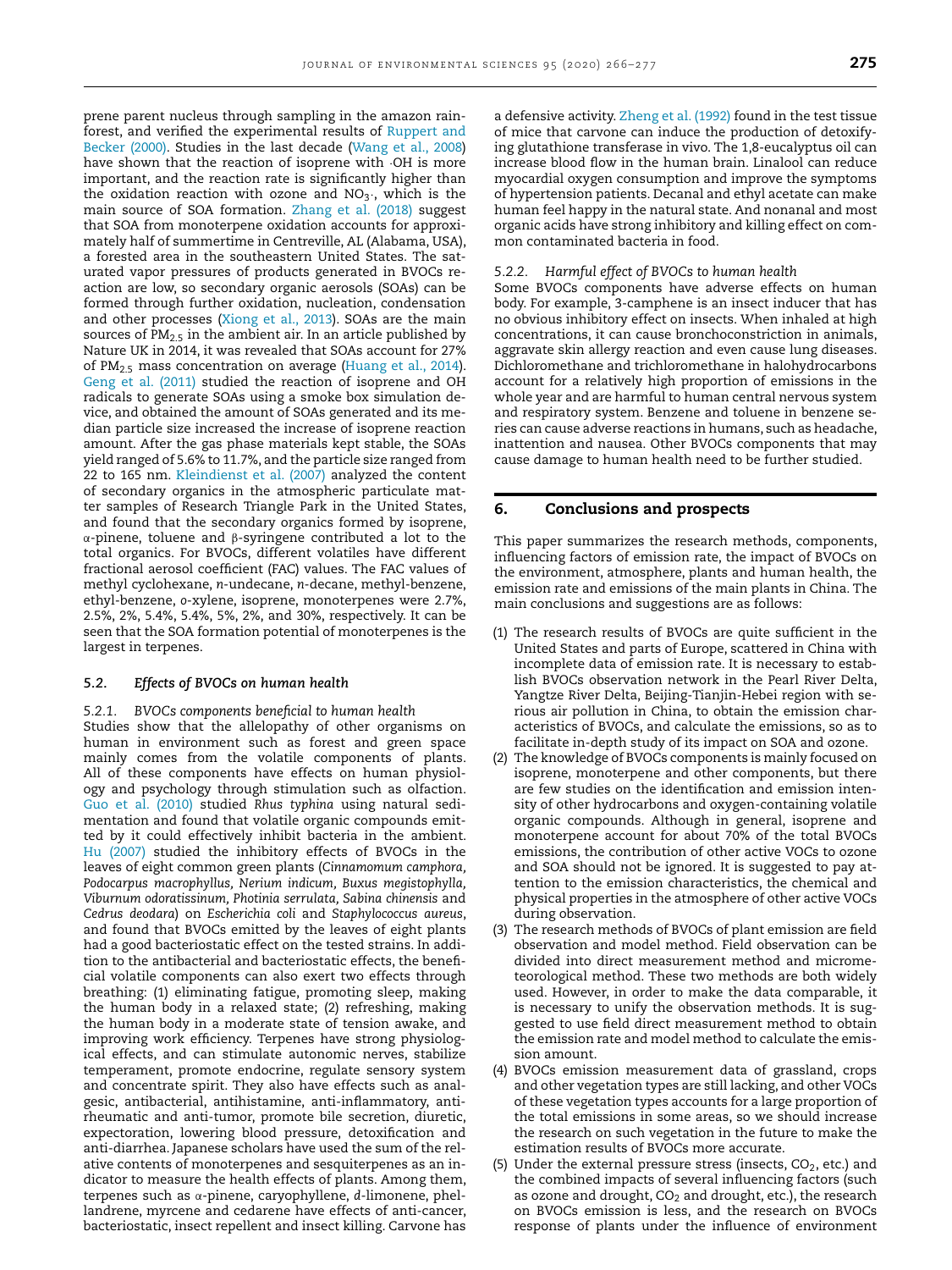<span id="page-10-0"></span>and climate interaction needs to be strengthened. The enhancement of the study of BVOCs in some unstudied regions, such as tropical Asia and modeling of BVOCs are also suggested.

## **Declaration of competing interest**

None.

## **Acknowledgments**

This work was supported by the grants from Beijing Municipal Science and Technology Project (Nos. [Z181100005318003](https://doi.org/10.13039/501100009592) and Z181100005418015), the National Research Program for Key Issues in Air [Pollution](https://doi.org/10.13039/501100011281) Control (No. [DQGG0201\),](https://doi.org/10.13039/501100001809) the National Natural Science Foundation of China (Nos. 21976190 and 41575121).

#### references

- [Acton,](http://refhub.elsevier.com/S1001-0742(20)30192-3/sbref0001) W.J.F., [Jud,](http://refhub.elsevier.com/S1001-0742(20)30192-3/sbref0001) W., [Ghirardo,](http://refhub.elsevier.com/S1001-0742(20)30192-3/sbref0001) A., [Wohlfahrt,](http://refhub.elsevier.com/S1001-0742(20)30192-3/sbref0001) G., [Hewitt,](http://refhub.elsevier.com/S1001-0742(20)30192-3/sbref0001) C.N., [Taylor,](http://refhub.elsevier.com/S1001-0742(20)30192-3/sbref0001) J.E., et [al.,](http://refhub.elsevier.com/S1001-0742(20)30192-3/sbref0001) 2018. The effect of ozone fumigation on the biogenic volatile organic compounds (BVOCs) emitted from Brassica napus above-and [below-ground.](http://refhub.elsevier.com/S1001-0742(20)30192-3/sbref0001) PLoS ONE 13 (12), e0208825.
- [Acton,](http://refhub.elsevier.com/S1001-0742(20)30192-3/sbref0002) [W.J.F., Schallhart,](http://refhub.elsevier.com/S1001-0742(20)30192-3/sbref0002) S., [Langford,](http://refhub.elsevier.com/S1001-0742(20)30192-3/sbref0002) B., [Valach,](http://refhub.elsevier.com/S1001-0742(20)30192-3/sbref0002) A., [Rantala,](http://refhub.elsevier.com/S1001-0742(20)30192-3/sbref0002) P.[, Fares,](http://refhub.elsevier.com/S1001-0742(20)30192-3/sbref0002) S., [et al.,](http://refhub.elsevier.com/S1001-0742(20)30192-3/sbref0002) 2016. Canopy-scale flux measurements and bottom-up emission estimates of volatile organic compounds from a mixed oak and hornbeam forest in northern Italy. Atmos. Chem. Phys. 16 (11), 7149–7170.
- [Aydin,](http://refhub.elsevier.com/S1001-0742(20)30192-3/sbref0003) Y.M., [Yaman,](http://refhub.elsevier.com/S1001-0742(20)30192-3/sbref0003) B., [Koca,](http://refhub.elsevier.com/S1001-0742(20)30192-3/sbref0003) H., [Dasdemir,](http://refhub.elsevier.com/S1001-0742(20)30192-3/sbref0003) O., [Kara,](http://refhub.elsevier.com/S1001-0742(20)30192-3/sbref0003) M., [Altiok,](http://refhub.elsevier.com/S1001-0742(20)30192-3/sbref0003) H., [et al.,](http://refhub.elsevier.com/S1001-0742(20)30192-3/sbref0003) 2014. Biogenic volatile organic compound (BVOCs) emissions from forested areas in Turkey: [determination](http://refhub.elsevier.com/S1001-0742(20)30192-3/sbref0003) of specific emission rates for thirty-one tree species. Sci. Total Environ. 490, 239–253.
- [Bai,](http://refhub.elsevier.com/S1001-0742(20)30192-3/sbref0004) J., [Baker,](http://refhub.elsevier.com/S1001-0742(20)30192-3/sbref0004) B., [Johnson,](http://refhub.elsevier.com/S1001-0742(20)30192-3/sbref0004) C., 2004. Observational studies on volatile organic compounds of the tropical forest in [Xishuangbanna.](http://refhub.elsevier.com/S1001-0742(20)30192-3/sbref0004) Environ. Sci. (China) 24 (2), 142–146.
- [Bai,](http://refhub.elsevier.com/S1001-0742(20)30192-3/sbref0005) J., [Alex,](http://refhub.elsevier.com/S1001-0742(20)30192-3/sbref0005) G., [Andrew,](http://refhub.elsevier.com/S1001-0742(20)30192-3/sbref0005) T., 2012. Simulation of [monoterpene](http://refhub.elsevier.com/S1001-0742(20)30192-3/sbref0005) emission in a temperate forest on Changbai Moutain. Environ. Sci. (China) 32 (9), 2236–2244.
- [Bai,](http://refhub.elsevier.com/S1001-0742(20)30192-3/sbref0006) J., [Baker,](http://refhub.elsevier.com/S1001-0742(20)30192-3/sbref0006) B., 2004. Model [simulation](http://refhub.elsevier.com/S1001-0742(20)30192-3/sbref0006) of isoprene emission flux in a tropical forest plantation of rubber trees. Acta Sci. Circumst. 2, 197–203.
- [Bai,](http://refhub.elsevier.com/S1001-0742(20)30192-3/sbref0007) J., [Wang,](http://refhub.elsevier.com/S1001-0742(20)30192-3/sbref0007) G., [Ren,](http://refhub.elsevier.com/S1001-0742(20)30192-3/sbref0007) L., [Baker,](http://refhub.elsevier.com/S1001-0742(20)30192-3/sbref0007) B., [Liang,](http://refhub.elsevier.com/S1001-0742(20)30192-3/sbref0007) B., 2003. The emission flux of volatile organic [compounds](http://refhub.elsevier.com/S1001-0742(20)30192-3/sbref0007) in the Inner Mongolia grassland. Environ. Sci. 24 (6), 16–22.
- [Bamberger,](http://refhub.elsevier.com/S1001-0742(20)30192-3/sbref0008) I., [Ruehr,](http://refhub.elsevier.com/S1001-0742(20)30192-3/sbref0008) N.K., [Schmitt,](http://refhub.elsevier.com/S1001-0742(20)30192-3/sbref0008) M., [Gast,](http://refhub.elsevier.com/S1001-0742(20)30192-3/sbref0008) A.[, Wohlfahrt,](http://refhub.elsevier.com/S1001-0742(20)30192-3/sbref0008) G., [Arneth,](http://refhub.elsevier.com/S1001-0742(20)30192-3/sbref0008) A., 2017. Isoprene emission and [photosynthesis](http://refhub.elsevier.com/S1001-0742(20)30192-3/sbref0008) during heatwaves and drought in black locust. Biogeosciences 14 (15), 3649–3667.
- [Benjamin,](http://refhub.elsevier.com/S1001-0742(20)30192-3/sbref0009) M.T., [Winer,](http://refhub.elsevier.com/S1001-0742(20)30192-3/sbref0009) A.M., 1998. Estimating the [ozone-forming](http://refhub.elsevier.com/S1001-0742(20)30192-3/sbref0009) potential of urban trees and shrubs. Atmos. Environ. 32 (1), 53–68.
- [Calfapietra,](http://refhub.elsevier.com/S1001-0742(20)30192-3/sbref0010) C., [Mugnozza,](http://refhub.elsevier.com/S1001-0742(20)30192-3/sbref0010) [G.S., Karnosky,](http://refhub.elsevier.com/S1001-0742(20)30192-3/sbref0010) D.F., [Loreto,](http://refhub.elsevier.com/S1001-0742(20)30192-3/sbref0010) F., [Sharkey,](http://refhub.elsevier.com/S1001-0742(20)30192-3/sbref0010) T.D., 2008. Isoprene emission rates under elevated  $CO<sub>2</sub>$  and  $O<sub>3</sub>$  in two field-grown aspen clones differing in their sensitivity to  $O_3$ . New Phytol. 179 (1), 55–61.
- [Caser,](http://refhub.elsevier.com/S1001-0742(20)30192-3/sbref0011) M., [Chitarra,](http://refhub.elsevier.com/S1001-0742(20)30192-3/sbref0011) [W., D'Angiolillo,](http://refhub.elsevier.com/S1001-0742(20)30192-3/sbref0011) F., [Perrone,](http://refhub.elsevier.com/S1001-0742(20)30192-3/sbref0011) I., [Demasi,](http://refhub.elsevier.com/S1001-0742(20)30192-3/sbref0011) S., [Lovisolo,](http://refhub.elsevier.com/S1001-0742(20)30192-3/sbref0011) C., [et al.,](http://refhub.elsevier.com/S1001-0742(20)30192-3/sbref0011) 2019. Drought stress adaptation modulates plant secondary metabolite production in Salvia dolomitica Codd. Ind. Crop. Prod. 129, 85–96.
- [Chaliyakunnel,](http://refhub.elsevier.com/S1001-0742(20)30192-3/sbref0012) S., [Millet,](http://refhub.elsevier.com/S1001-0742(20)30192-3/sbref0012) D.B., [Chen,](http://refhub.elsevier.com/S1001-0742(20)30192-3/sbref0012) X., 2019. Constraining emissions of volatile organic compounds over the Indian subcontinent using space-based formaldehyde [measurements.](http://refhub.elsevier.com/S1001-0742(20)30192-3/sbref0012) J. Geophys. Res. Atmos. 124 (19), 10525–10545.
- [Chameides,](http://refhub.elsevier.com/S1001-0742(20)30192-3/sbref0013) W., [Lindsay,](http://refhub.elsevier.com/S1001-0742(20)30192-3/sbref0013) R., [Richardson,](http://refhub.elsevier.com/S1001-0742(20)30192-3/sbref0013) J.[, Kiang,](http://refhub.elsevier.com/S1001-0742(20)30192-3/sbref0013) C., 1988. The role of biogenic hydrocarbons in urban [photochemical](http://refhub.elsevier.com/S1001-0742(20)30192-3/sbref0013) smog: Atlanta as a case study. Science 241 (4872), 1473–1475.
- [Chang,](http://refhub.elsevier.com/S1001-0742(20)30192-3/sbref0014) K.H., [Chen,](http://refhub.elsevier.com/S1001-0742(20)30192-3/sbref0014) T.F., [Huang,](http://refhub.elsevier.com/S1001-0742(20)30192-3/sbref0014) H.C., 2005. Estimation of biogenic volatile organic compounds emissions in subtropical [island-Taiwan.](http://refhub.elsevier.com/S1001-0742(20)30192-3/sbref0014) Sci. Total Environ. 346 (1-3), 184.
- [Chang,](http://refhub.elsevier.com/S1001-0742(20)30192-3/sbref0015) J., [Ren,](http://refhub.elsevier.com/S1001-0742(20)30192-3/sbref0015) Y., [Shi,](http://refhub.elsevier.com/S1001-0742(20)30192-3/sbref0015) Y., [Zhu,](http://refhub.elsevier.com/S1001-0742(20)30192-3/sbref0015) Y., [Ge,](http://refhub.elsevier.com/S1001-0742(20)30192-3/sbref0015) Y.[, Hong,](http://refhub.elsevier.com/S1001-0742(20)30192-3/sbref0015) S., [et al.,](http://refhub.elsevier.com/S1001-0742(20)30192-3/sbref0015) 2012. [An inventory](http://refhub.elsevier.com/S1001-0742(20)30192-3/sbref0015) of biogenic volatile organic compounds for a subtropical urban-rural complex. Atmos. Environ. 56, 115–123.
- Chi, [Y.Q., Xie,](http://refhub.elsevier.com/S1001-0742(20)30192-3/sbref0016) S.D., 2011. [Spatiotemporal](http://refhub.elsevier.com/S1001-0742(20)30192-3/sbref0016) inventory of biogenic volatile organic compound emissions in China based on vegetation volume and production. Adv. Mater. Res. 356-360, 2579–2582.
- [Claeys,](http://refhub.elsevier.com/S1001-0742(20)30192-3/sbref0017) M., [Graham,](http://refhub.elsevier.com/S1001-0742(20)30192-3/sbref0017) B., [Vas,](http://refhub.elsevier.com/S1001-0742(20)30192-3/sbref0017) G., [Wang,](http://refhub.elsevier.com/S1001-0742(20)30192-3/sbref0017) W., [Vermeylen,](http://refhub.elsevier.com/S1001-0742(20)30192-3/sbref0017) R., [Pashynska,](http://refhub.elsevier.com/S1001-0742(20)30192-3/sbref0017) V., [et al.,](http://refhub.elsevier.com/S1001-0742(20)30192-3/sbref0017) 2004. Formation of secondary organic aerosols through [photooxidation](http://refhub.elsevier.com/S1001-0742(20)30192-3/sbref0017) of isoprene. Science 303 (5661), 1173–1176.
- [Cojocariu,](http://refhub.elsevier.com/S1001-0742(20)30192-3/sbref0018) C., [Escher,](http://refhub.elsevier.com/S1001-0742(20)30192-3/sbref0018) P., [Haberle,](http://refhub.elsevier.com/S1001-0742(20)30192-3/sbref0018) K.H., [Matyssek,](http://refhub.elsevier.com/S1001-0742(20)30192-3/sbref0018) R., [Rennenberg,](http://refhub.elsevier.com/S1001-0742(20)30192-3/sbref0018) [H., Kreuzwieser,](http://refhub.elsevier.com/S1001-0742(20)30192-3/sbref0018) J., 2005. The effect of ozone on the emission of carbonyls from leaves of adult Fagus sylvatica. Plant Cell Environ. 28 (5), 603–611.
- [Constable,](http://refhub.elsevier.com/S1001-0742(20)30192-3/sbref0019) J.V.H., [Litvak,](http://refhub.elsevier.com/S1001-0742(20)30192-3/sbref0019) [M.E., Greenberg,](http://refhub.elsevier.com/S1001-0742(20)30192-3/sbref0019) J.P., [Monson,](http://refhub.elsevier.com/S1001-0742(20)30192-3/sbref0019) R.K., 1999. Monoterpene emission from coniferous trees in response to elevated  $CO<sub>2</sub>$  concentration
- and climate warming. Glob. Change Biol. 5 (3), 252–267. [Faiola,](http://refhub.elsevier.com/S1001-0742(20)30192-3/sbref0020) C.L., [Pullinen,](http://refhub.elsevier.com/S1001-0742(20)30192-3/sbref0020) I., [Buchholz,](http://refhub.elsevier.com/S1001-0742(20)30192-3/sbref0020) A., [Khalaj,](http://refhub.elsevier.com/S1001-0742(20)30192-3/sbref0020) F., [Ylisirnio,](http://refhub.elsevier.com/S1001-0742(20)30192-3/sbref0020) A., [Kari,](http://refhub.elsevier.com/S1001-0742(20)30192-3/sbref0020) E., [et al.,](http://refhub.elsevier.com/S1001-0742(20)30192-3/sbref0020) 2019. Secondary organic aerosol formation from healthy and [aphid-stressed](http://refhub.elsevier.com/S1001-0742(20)30192-3/sbref0020) scots pine emissions. ACS. Earth Space. Chem. 3 (9), 1756–1772.
- [Feng,](http://refhub.elsevier.com/S1001-0742(20)30192-3/sbref0021) Z., [Yuan,](http://refhub.elsevier.com/S1001-0742(20)30192-3/sbref0021) X., 2018. Effects of elevated ozone on biogenic volatile organic [compounds](http://refhub.elsevier.com/S1001-0742(20)30192-3/sbref0021) (BVOCs) emission: a review. Environ. Sci. 39 (11), 5257–5265.
- [Gao,](http://refhub.elsevier.com/S1001-0742(20)30192-3/sbref0022) X., [Liu,](http://refhub.elsevier.com/S1001-0742(20)30192-3/sbref0022) M., [Xu,](http://refhub.elsevier.com/S1001-0742(20)30192-3/sbref0022) Y., [Zhan,](http://refhub.elsevier.com/S1001-0742(20)30192-3/sbref0022) X., [Sun,](http://refhub.elsevier.com/S1001-0742(20)30192-3/sbref0022) M., [Zhang,](http://refhub.elsevier.com/S1001-0742(20)30192-3/sbref0022) Z., 2016. Biogenic VOCs emission in Tianjin city and its temporal and spatial [distribution.](http://refhub.elsevier.com/S1001-0742(20)30192-3/sbref0022) J. West China Forest. Sci. 45 (06), 108–114.
- [Gao,](http://refhub.elsevier.com/S1001-0742(20)30192-3/sbref0023) Z., [Desjardins,](http://refhub.elsevier.com/S1001-0742(20)30192-3/sbref0023) R.L., [Flesch,](http://refhub.elsevier.com/S1001-0742(20)30192-3/sbref0023) T.K., 2009. Comparison of a simplified [micrometeorological](http://refhub.elsevier.com/S1001-0742(20)30192-3/sbref0023) mass difference technique and an inverse dispersion technique for estimating methane emissions from small area sources. Agric. For. Meteorol. 149 (5), 891–898.
- [Geng,](http://refhub.elsevier.com/S1001-0742(20)30192-3/sbref0024) C., [Du,](http://refhub.elsevier.com/S1001-0742(20)30192-3/sbref0024) S., [Yin,](http://refhub.elsevier.com/S1001-0742(20)30192-3/sbref0024) B., 2011. Secondary organic aerosol formation from the [photochemical](http://refhub.elsevier.com/S1001-0742(20)30192-3/sbref0024) reaction of isoprene with OH radical. Sci. Sin. 41 (7), 1206–1214.
- [Guenther,](http://refhub.elsevier.com/S1001-0742(20)30192-3/sbref0025) A., [Baugh,](http://refhub.elsevier.com/S1001-0742(20)30192-3/sbref0025) B., [Brasseur,](http://refhub.elsevier.com/S1001-0742(20)30192-3/sbref0025) [G., Greenberg,](http://refhub.elsevier.com/S1001-0742(20)30192-3/sbref0025) J., [Harley,](http://refhub.elsevier.com/S1001-0742(20)30192-3/sbref0025) P., [Klinger,](http://refhub.elsevier.com/S1001-0742(20)30192-3/sbref0025) L., [et al.,](http://refhub.elsevier.com/S1001-0742(20)30192-3/sbref0025) 1999. Isoprene emission estimates and uncertainties for the central African expresso study domain. J. Geophys. Res. Atmos. 104 (D23), 30625–30639.
- [Guenther,](http://refhub.elsevier.com/S1001-0742(20)30192-3/sbref0026) A., [Hewitt,](http://refhub.elsevier.com/S1001-0742(20)30192-3/sbref0026) [C.N., Erickson,](http://refhub.elsevier.com/S1001-0742(20)30192-3/sbref0026) D.[, Fall,](http://refhub.elsevier.com/S1001-0742(20)30192-3/sbref0026) R., [Geron,](http://refhub.elsevier.com/S1001-0742(20)30192-3/sbref0026) C., [Graedel,](http://refhub.elsevier.com/S1001-0742(20)30192-3/sbref0026) T., [et al.,](http://refhub.elsevier.com/S1001-0742(20)30192-3/sbref0026) 1995. A global model of natural volatile organic compound emissions. J. Geophys. Res. 100 (D5), 8873–8892.
- [Guenther,](http://refhub.elsevier.com/S1001-0742(20)30192-3/sbref0027) A., [Karl,](http://refhub.elsevier.com/S1001-0742(20)30192-3/sbref0027) T., [Harley,](http://refhub.elsevier.com/S1001-0742(20)30192-3/sbref0027) [P., Wiedinmyer,](http://refhub.elsevier.com/S1001-0742(20)30192-3/sbref0027) C., [Palmer,](http://refhub.elsevier.com/S1001-0742(20)30192-3/sbref0027) P.I., [Geron,](http://refhub.elsevier.com/S1001-0742(20)30192-3/sbref0027) C., 2006. Estimates of global terrestrial isoprene emissions using MEGAN (model of emissions of gases and aerosols from nature). Atmos. Chem. Phys. 6 (11), 3181–3210.
- [Guenther,](http://refhub.elsevier.com/S1001-0742(20)30192-3/sbref0028) A.B., [Jiang,](http://refhub.elsevier.com/S1001-0742(20)30192-3/sbref0028) X., [Heald,](http://refhub.elsevier.com/S1001-0742(20)30192-3/sbref0028) C.L., [Sakulyanontvittaya,](http://refhub.elsevier.com/S1001-0742(20)30192-3/sbref0028) T., [Duhl,](http://refhub.elsevier.com/S1001-0742(20)30192-3/sbref0028) T., [Emmons,](http://refhub.elsevier.com/S1001-0742(20)30192-3/sbref0028) L.K., et [al.,](http://refhub.elsevier.com/S1001-0742(20)30192-3/sbref0028) 2012. The model of emissions of gases and aerosols from nature version 2.1 [\(MEGAN2.1\):](http://refhub.elsevier.com/S1001-0742(20)30192-3/sbref0028) an extended and updated framework for modeling biogenic emissions. Geosci. Model Dev. 5 (6), 1503–1560.
- [Guenther,](http://refhub.elsevier.com/S1001-0742(20)30192-3/sbref0029) A.B., [Monson,](http://refhub.elsevier.com/S1001-0742(20)30192-3/sbref0029) R.K., [Fall,](http://refhub.elsevier.com/S1001-0742(20)30192-3/sbref0029) R., 1991. Isoprene and monoterpene emission rate variability: observations with eucalyptus and emission rate algorithm [development.](http://refhub.elsevier.com/S1001-0742(20)30192-3/sbref0029) J. Geophys. Res. 96 (D6), 10799–10808.
- [Guenther,](http://refhub.elsevier.com/S1001-0742(20)30192-3/sbref0030) [A.B., Zimmerman,](http://refhub.elsevier.com/S1001-0742(20)30192-3/sbref0030) P.R., [Harley,](http://refhub.elsevier.com/S1001-0742(20)30192-3/sbref0030) P.C., [Monson,](http://refhub.elsevier.com/S1001-0742(20)30192-3/sbref0030) R.K., [Fall,](http://refhub.elsevier.com/S1001-0742(20)30192-3/sbref0030) R., 1993. Isoprene and monoterpene emission rate variability: model evaluations and sensitivity analyses. J. Geophys. Res. 98 (D7), 12609–12617.
- [Guidolotti,](http://refhub.elsevier.com/S1001-0742(20)30192-3/sbref0031) G., [Pallozzi,](http://refhub.elsevier.com/S1001-0742(20)30192-3/sbref0031) E., [Gavrichkova,](http://refhub.elsevier.com/S1001-0742(20)30192-3/sbref0031) O., [Scartazza,](http://refhub.elsevier.com/S1001-0742(20)30192-3/sbref0031) A., [Mattioni,](http://refhub.elsevier.com/S1001-0742(20)30192-3/sbref0031) M., [Loreto,](http://refhub.elsevier.com/S1001-0742(20)30192-3/sbref0031) F., et [al.,](http://refhub.elsevier.com/S1001-0742(20)30192-3/sbref0031) 2019. Emission of constitutive isoprene, induced monoterpenes and other volatiles under high temperatures in, eucalyptus [camaldulensis,](http://refhub.elsevier.com/S1001-0742(20)30192-3/sbref0031) a 13C labelling study. Plant Cell Environ. 42 (6), 1929–1938.
- [Guo,](http://refhub.elsevier.com/S1001-0742(20)30192-3/sbref0032) A., [Wang,](http://refhub.elsevier.com/S1001-0742(20)30192-3/sbref0032) Z., [Zou,](http://refhub.elsevier.com/S1001-0742(20)30192-3/sbref0032) L., 2010. Release variation and antibiotic functions of volatile organic [compounds](http://refhub.elsevier.com/S1001-0742(20)30192-3/sbref0032) from rhus typhina. J. Northeast Forestry Univ. 39 (12), 67–70.

[Hallquist,](http://refhub.elsevier.com/S1001-0742(20)30192-3/sbref0033) M.[, Wenger,](http://refhub.elsevier.com/S1001-0742(20)30192-3/sbref0033) J.C., [Baltensperger,](http://refhub.elsevier.com/S1001-0742(20)30192-3/sbref0033) U., [Rudich,](http://refhub.elsevier.com/S1001-0742(20)30192-3/sbref0033) Y.[, Simpson,](http://refhub.elsevier.com/S1001-0742(20)30192-3/sbref0033) D., [Claeys,](http://refhub.elsevier.com/S1001-0742(20)30192-3/sbref0033) M., et [al.,](http://refhub.elsevier.com/S1001-0742(20)30192-3/sbref0033) 2009. The formation, properties and impact of secondary organic aerosol: current and emerging issues. Atmos. Chem. Phys. 9 (14), [5155–5236.](http://refhub.elsevier.com/S1001-0742(20)30192-3/sbref0033)

- [Houweling,](http://refhub.elsevier.com/S1001-0742(20)30192-3/sbref0034) S., [Dentener,](http://refhub.elsevier.com/S1001-0742(20)30192-3/sbref0034) F.[, Lelieveld,](http://refhub.elsevier.com/S1001-0742(20)30192-3/sbref0034) J., 1998. The impact of nonmethane hydrocarbon compounds on tropospheric [photochemistry.](http://refhub.elsevier.com/S1001-0742(20)30192-3/sbref0034) J. Geophys. Res. 103 (D9), 10673–10696.
- [Hu,](http://refhub.elsevier.com/S1001-0742(20)30192-3/sbref0035) R., 2007. Inhibition and [sterilization](http://refhub.elsevier.com/S1001-0742(20)30192-3/sbref0035) effect of the volatile substances in eight kinds of greening plants in campus. J. Anhui Agric. Sci. 35 (29), 9128–9129, 9131.
- [Huang,](http://refhub.elsevier.com/S1001-0742(20)30192-3/sbref0037) C.Q., [Zhang,](http://refhub.elsevier.com/S1001-0742(20)30192-3/sbref0037) L.B., [Yang,](http://refhub.elsevier.com/S1001-0742(20)30192-3/sbref0037) M., [Lei,](http://refhub.elsevier.com/S1001-0742(20)30192-3/sbref0037) M., 2013. GC-MS analysis on the volatile [components](http://refhub.elsevier.com/S1001-0742(20)30192-3/sbref0037) of Platycladus orientalis extracted by HS-SPME and DSE. J. Chin. Med. Mater. 36 (9), 1457–1463.
- [Huang,](http://refhub.elsevier.com/S1001-0742(20)30192-3/sbref0036) A.K., [Li,](http://refhub.elsevier.com/S1001-0742(20)30192-3/sbref0036) N., [Guenther,](http://refhub.elsevier.com/S1001-0742(20)30192-3/sbref0036) [A., Greenberg,](http://refhub.elsevier.com/S1001-0742(20)30192-3/sbref0036) J., [Baker,](http://refhub.elsevier.com/S1001-0742(20)30192-3/sbref0036) B., [Graessli,](http://refhub.elsevier.com/S1001-0742(20)30192-3/sbref0036) M., [et al.,](http://refhub.elsevier.com/S1001-0742(20)30192-3/sbref0036) 2011. Investigation on emission properties of biogenic VOCs of landscape plants in Shenzhen. Environ. Sci. (China) 32 (12), 3555–3559.
- [Huang,](http://refhub.elsevier.com/S1001-0742(20)30192-3/sbref0038) R.J., [Zhang,](http://refhub.elsevier.com/S1001-0742(20)30192-3/sbref0038) Y., [Bozzetti,](http://refhub.elsevier.com/S1001-0742(20)30192-3/sbref0038) C., [Hou,](http://refhub.elsevier.com/S1001-0742(20)30192-3/sbref0038) K.F., [Cao,](http://refhub.elsevier.com/S1001-0742(20)30192-3/sbref0038) J.J., [Han,](http://refhub.elsevier.com/S1001-0742(20)30192-3/sbref0038) Y., [et al.,](http://refhub.elsevier.com/S1001-0742(20)30192-3/sbref0038) 2014. High secondary aerosol [contribution](http://refhub.elsevier.com/S1001-0742(20)30192-3/sbref0038) to particulate pollution during haze events in China. Nature 514 (7521), 218–222.
- [Janson,](http://refhub.elsevier.com/S1001-0742(20)30192-3/sbref0039) R.W., 1993. [Monoterpene](http://refhub.elsevier.com/S1001-0742(20)30192-3/sbref0039) emissions from scots pine and Norwegian spruce. J. Geophys. Res. 98 (D2), 2839–2850.
- [Jasoni,](http://refhub.elsevier.com/S1001-0742(20)30192-3/sbref0040) R., [Kane,](http://refhub.elsevier.com/S1001-0742(20)30192-3/sbref0040) C., [Green,](http://refhub.elsevier.com/S1001-0742(20)30192-3/sbref0040) C., [Peffley,](http://refhub.elsevier.com/S1001-0742(20)30192-3/sbref0040) E., [Tissue,](http://refhub.elsevier.com/S1001-0742(20)30192-3/sbref0040) [D., Thompson,](http://refhub.elsevier.com/S1001-0742(20)30192-3/sbref0040) L., [et al.,](http://refhub.elsevier.com/S1001-0742(20)30192-3/sbref0040) 2004. Altered leaf and root emissions from onion (Allium cepa L.) grown under elevated  $CO<sub>2</sub>$  conditions. Environ. Exp. Bot. 51 (3), 273-280.
- [Jones,](http://refhub.elsevier.com/S1001-0742(20)30192-3/sbref0041) C.E., [Hopkins,](http://refhub.elsevier.com/S1001-0742(20)30192-3/sbref0041) J.R., [Lewis,](http://refhub.elsevier.com/S1001-0742(20)30192-3/sbref0041) A.C., 2011. In situ [measurements](http://refhub.elsevier.com/S1001-0742(20)30192-3/sbref0041) of isoprene and monoterpenes within a south-east Asian tropical rainforest. Atmos. Chem. Phys. 11, 6971–6984.
- [Joutsensaari,](http://refhub.elsevier.com/S1001-0742(20)30192-3/sbref0042) J., [Loivamaki,](http://refhub.elsevier.com/S1001-0742(20)30192-3/sbref0042) M., [Vuorinen,](http://refhub.elsevier.com/S1001-0742(20)30192-3/sbref0042) T., [Miettinen,](http://refhub.elsevier.com/S1001-0742(20)30192-3/sbref0042) P., [Nerg,](http://refhub.elsevier.com/S1001-0742(20)30192-3/sbref0042) A.M., [Holopainen,](http://refhub.elsevier.com/S1001-0742(20)30192-3/sbref0042) J.K., [et al.,](http://refhub.elsevier.com/S1001-0742(20)30192-3/sbref0042) 2005. [Nanoparticle formation by ozonolysis of](http://refhub.elsevier.com/S1001-0742(20)30192-3/sbref0042) inducible plant volatiles. Atmos. Chem. Phys. 5 (6), 1489–1495.
- [Karl,](http://refhub.elsevier.com/S1001-0742(20)30192-3/sbref0043) T., [Potosnak,](http://refhub.elsevier.com/S1001-0742(20)30192-3/sbref0043) [M., Guenther,](http://refhub.elsevier.com/S1001-0742(20)30192-3/sbref0043) A., [Clark,](http://refhub.elsevier.com/S1001-0742(20)30192-3/sbref0043) D., [Walker,](http://refhub.elsevier.com/S1001-0742(20)30192-3/sbref0043) J., [Herrick,](http://refhub.elsevier.com/S1001-0742(20)30192-3/sbref0043) J.D., [et al.,](http://refhub.elsevier.com/S1001-0742(20)30192-3/sbref0043) 2004. Exchange processes of volatile organic compounds above a tropical rain forest: Implications for modeling tropospheric chemistry above dense vegetation. J. Geophys. Res. 109 (D18), D18306.
- [Kim,](http://refhub.elsevier.com/S1001-0742(20)30192-3/sbref0044) J.C., [Kim,](http://refhub.elsevier.com/S1001-0742(20)30192-3/sbref0044) K.J., [Kim,](http://refhub.elsevier.com/S1001-0742(20)30192-3/sbref0044) D.S., [Han,](http://refhub.elsevier.com/S1001-0742(20)30192-3/sbref0044) J.S., 2005. Seasonal variations of monoterpene emissions from coniferous trees of different ages in Korea. [Chemosphere](http://refhub.elsevier.com/S1001-0742(20)30192-3/sbref0044) 59 (11), 1685–1696.
- [Kivimäenpää,](http://refhub.elsevier.com/S1001-0742(20)30192-3/sbref0045) M.[, Ghimire,](http://refhub.elsevier.com/S1001-0742(20)30192-3/sbref0045) R.P., [Sutinen,](http://refhub.elsevier.com/S1001-0742(20)30192-3/sbref0045) S., [Häikiö,](http://refhub.elsevier.com/S1001-0742(20)30192-3/sbref0045) E., [Kasurinen,](http://refhub.elsevier.com/S1001-0742(20)30192-3/sbref0045) A., [Holopainen,](http://refhub.elsevier.com/S1001-0742(20)30192-3/sbref0045) T., [et al.,](http://refhub.elsevier.com/S1001-0742(20)30192-3/sbref0045) 2016. [Increases in volatile organic compound emissions](http://refhub.elsevier.com/S1001-0742(20)30192-3/sbref0045) of scots pine in response to elevated ozone and warming are modified by herbivory and soil nitrogen availability. Eur. J. Forest Res. 135 (2), 343–360.
- [Kleindienst,](http://refhub.elsevier.com/S1001-0742(20)30192-3/sbref0046) T.E., [Jaoui,](http://refhub.elsevier.com/S1001-0742(20)30192-3/sbref0046) M., [Lewandowski,](http://refhub.elsevier.com/S1001-0742(20)30192-3/sbref0046) M., [Offenberg,](http://refhub.elsevier.com/S1001-0742(20)30192-3/sbref0046) J.H., [Lewis,](http://refhub.elsevier.com/S1001-0742(20)30192-3/sbref0046) C.W., [Bhave,](http://refhub.elsevier.com/S1001-0742(20)30192-3/sbref0046) P.V., [et al.,](http://refhub.elsevier.com/S1001-0742(20)30192-3/sbref0046) 2007. [Estimates of the contributions of biogenic and](http://refhub.elsevier.com/S1001-0742(20)30192-3/sbref0046) anthropogenic hydrocarbons to secondary organic aerosol at a southeastern us location. Atmos. Environ. 41 (37), 8288–8300.
- [Klinger,](http://refhub.elsevier.com/S1001-0742(20)30192-3/sbref0047) L.F., Li, [Q.J., Guenther,](http://refhub.elsevier.com/S1001-0742(20)30192-3/sbref0047) [A.B., Greenberg,](http://refhub.elsevier.com/S1001-0742(20)30192-3/sbref0047) J.P., [Baker,](http://refhub.elsevier.com/S1001-0742(20)30192-3/sbref0047) B., [Bai,](http://refhub.elsevier.com/S1001-0742(20)30192-3/sbref0047) J.H., 2002. Assessment of volatile organic compound emissions from ecosystems of China. J. Environ. Sci. Atmos. 107 (D21), 16–21.
- [Kuzma,](http://refhub.elsevier.com/S1001-0742(20)30192-3/sbref0048) J., [Fall,](http://refhub.elsevier.com/S1001-0742(20)30192-3/sbref0048) R., 1993. Leaf isoprene emission rate is dependent on leaf [development](http://refhub.elsevier.com/S1001-0742(20)30192-3/sbref0048) and the level of isoprene synthase. Plant Physiol. 101 (2), 435–440.
- [Langford,](http://refhub.elsevier.com/S1001-0742(20)30192-3/sbref0049) B., [Misztal,](http://refhub.elsevier.com/S1001-0742(20)30192-3/sbref0049) P.K., [Nemitz,](http://refhub.elsevier.com/S1001-0742(20)30192-3/sbref0049) E., [Davison,](http://refhub.elsevier.com/S1001-0742(20)30192-3/sbref0049) B., [Helfter,](http://refhub.elsevier.com/S1001-0742(20)30192-3/sbref0049) C., Pugh, [T.A.M., et al.,](http://refhub.elsevier.com/S1001-0742(20)30192-3/sbref0049) 2010. Fluxes and [concentrations](http://refhub.elsevier.com/S1001-0742(20)30192-3/sbref0049) of volatile organic compounds from